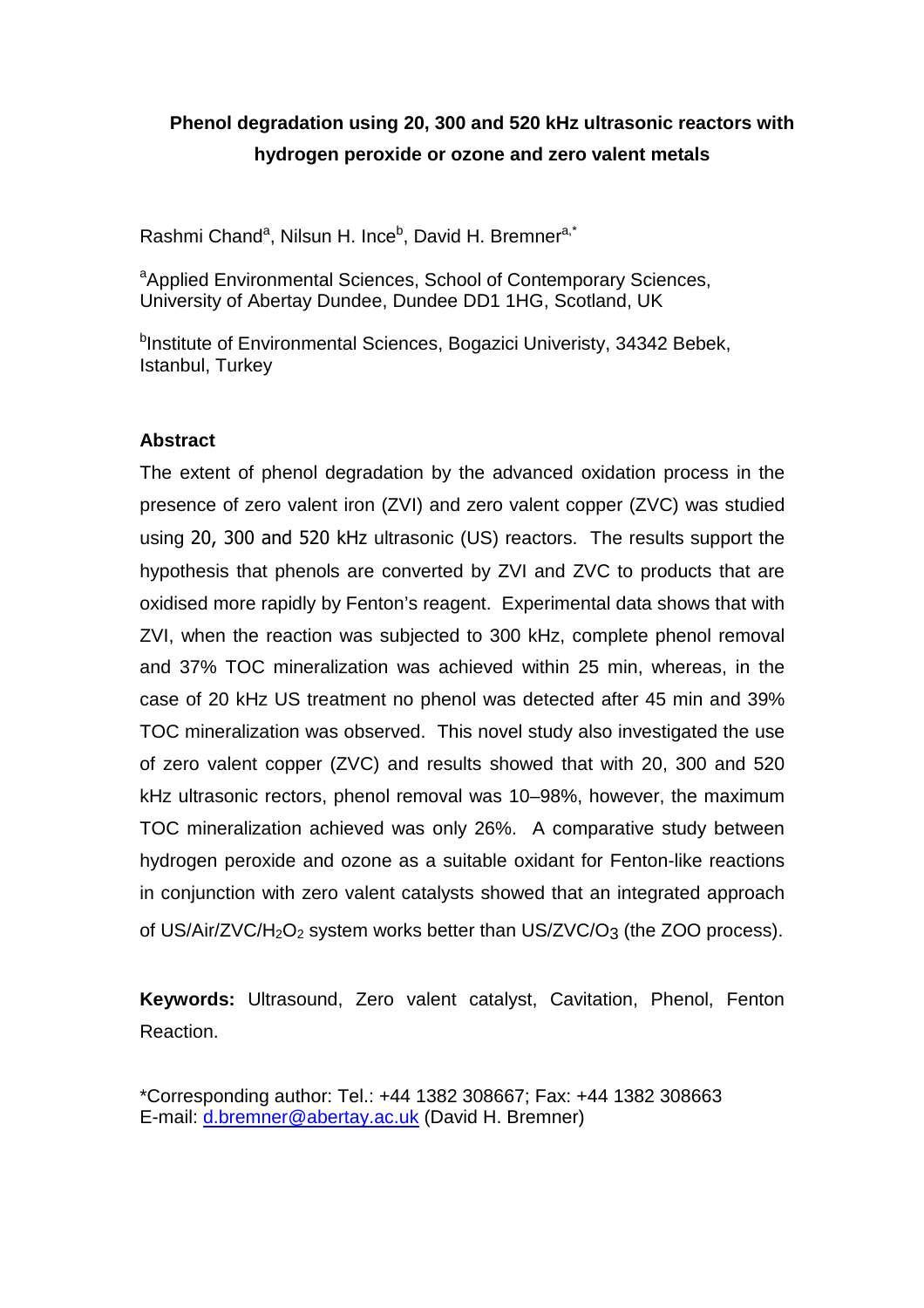#### **1. Introduction**

Access to fresh, clean, uncontaminated water is recognised as a universal need for all societies. This, combined with the global requirement to protect our environment, continues to motivate a legislative drive toward more stringent limits on the amount of pollutants present in industrial wastewater discharge. This new legislation, is forcing de-pollution measures and in order to meet this challenge, industrial demand has grown for innovative and improved water treatment methodologies for both disinfection and pollutant removal.

Phenol is a common and important pollutant as it is found in variety of effluent streams from chemical industries (resins, plastics, textiles, pulp and paper, coal conversion, etc.) [1] and is often used as a model pollutant in wastewater remediation studies [2–4]. Wastewater containing phenol, even in low concentration, is considered to be toxic and thus, cannot be discharged directly into open water or to the normal sewage system. Therefore, removal of such hazardous effluents needs prior treatment before discharge. Conventional chemical, physical and biological treatments, such as advanced oxidation, adsorption using activated carbon particles and fibres or air stripping, have been used for 'de-phenolisation' of industrial wastewater [5]. Generation of hazardous by-products in all such processes further demands highly effective and improved `green' technology which at the same time should involve low energy consumption and be highly cost effective. Several studies since 1990's have focussed on the use of ultrasound in the degradation of phenols and by-products [6].

The action of ultrasound in aqueous solution produces radicals such as H**·**, HO**·** and HOO**·** via cavitation, and can be termed as an Advanced Oxidation Process (AOP) and, recently, acoustic ultrasound which produces cavitation has been introduced as a "green technology" due to its phenomenal in situ generation of oxidising radical species, which in turn react with the hazardous pollutants and mineralise them to non-toxic moieties that can easily be discharged into the sewage system [7]. Ince et al. (2001) reviewed and discussed ultrasound as a methodology for degrading harmful organic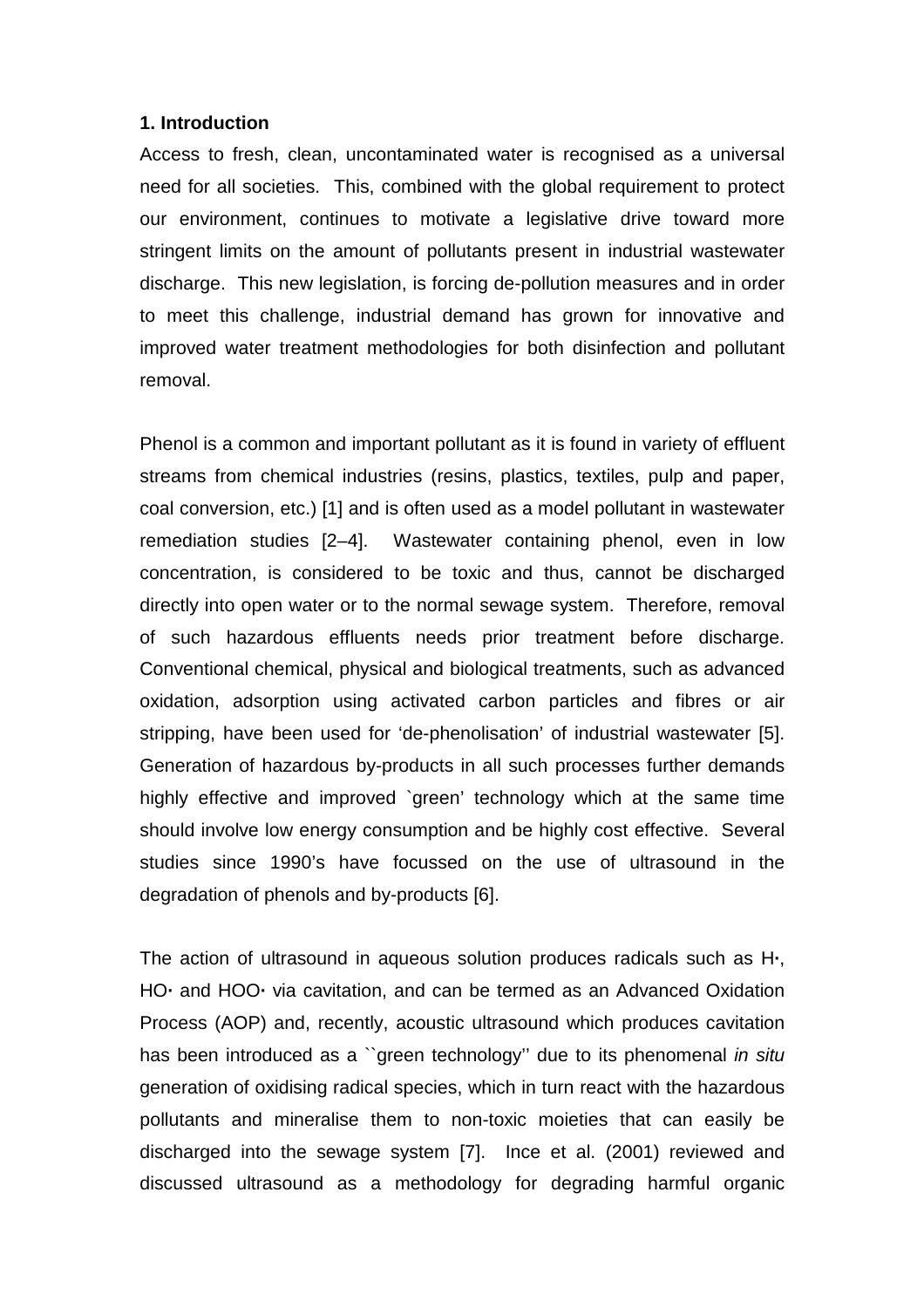compounds [8]. A number of ultrasonic frequencies have been utilised to study degradation of several organic compounds and the rate of degradation often depends on optimum operating conditions, reactor geometry and the components in the wastewater stream. Such parameters are very important for maximum yield and efficiency [9–12]. Ultrasound alone does not produce sufficient oxidising species from water to carry out degradation so often it is utilised along with Fenton reactions (Sono-Fenton and Photo-Fenton) [13].

Recently, the use of zero valent metals (ZVMs) such as iron, copper, nickel and zinc, have played a significant role in mineralising organic pollutants in wastewater [14–23]. Tratnyek et al. (1995) and Nurmi et al. (2005) have discussed the properties, electrochemistry, kinetics and interfacial phenomenon affecting contaminant remediation with zero valent iron metals [24,25].

The present work describes phenol degradation studies using zero valent iron (powder) and zero valent copper (metal pieces) as pseudo-catalysts in conjunction with a Fenton-like reaction and three frequencies of ultrasound. Degradation effectiveness of zero valent copper (high surface area copper flitters and fine rod-shaped solid copper particles) was compared with zero valent iron powder. Also, efficiencies of a range of ultrasonic reactors (20, 300 and 520 kHz) to produce hydroxyl radicals were gauged by measuring hydrogen peroxide production. The efficacy of ozone as an oxidant in Fentonlike reactions was also assessed in these US reactors.

## **2. Experimental**

#### **2.1 Chemicals and equipment**

Phenol (99.8%) was obtained from Fluka; zero valent iron powder (325 mesh, 97%) from Sigma-Aldrich and hydrogen peroxide (Analytical reagent 30%) from Fisher Scientific. Two different kinds of copper catalyst were used: (i) zero valent copper metal flitters from BDH Ltd. and (ii) copper turnings ( 270 mesh) was obtained from May and Baker Ltd. Deionised water (MilliQ) was used throughout the study. Three ultrasonic reactors of different frequencies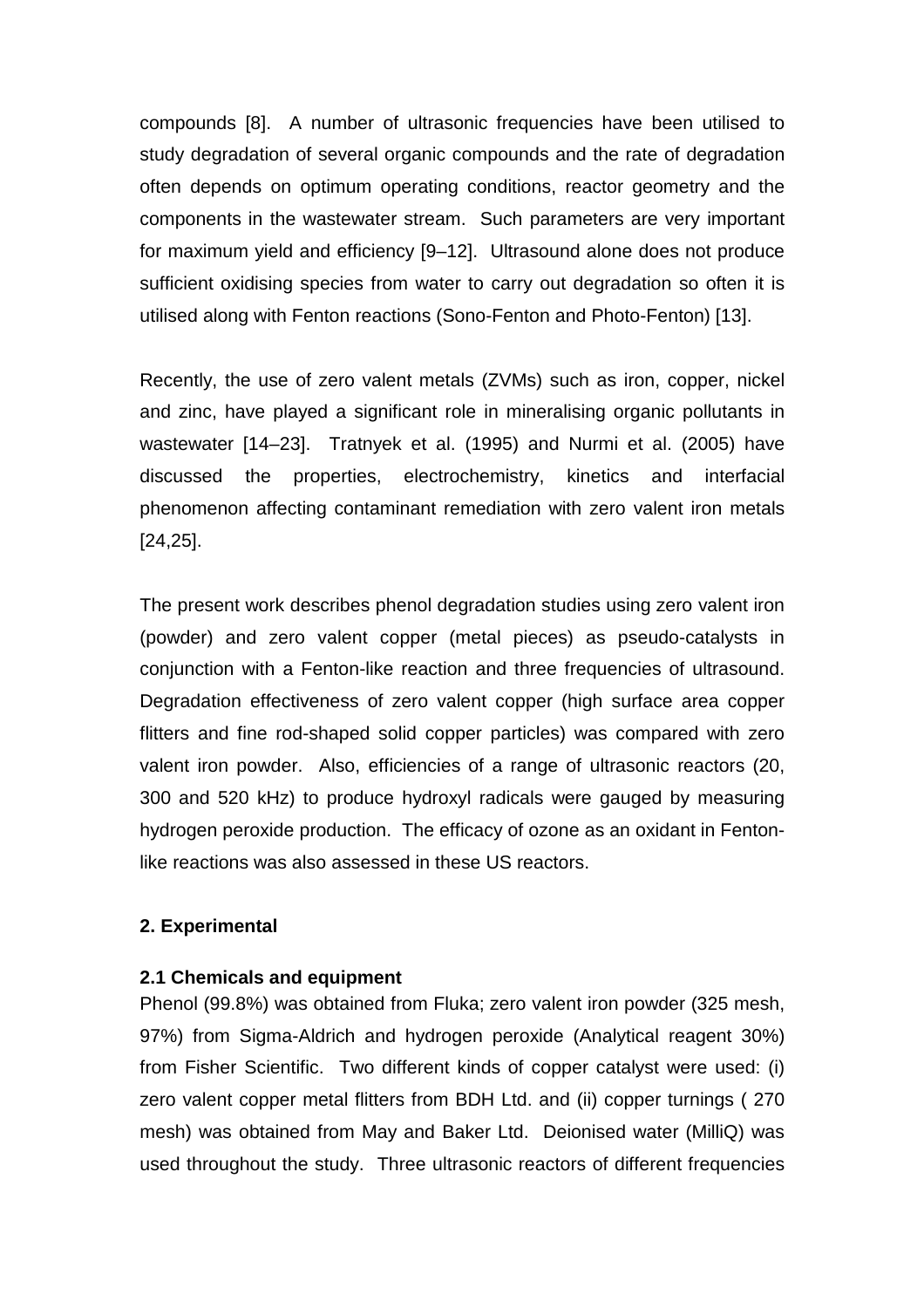were used: 20 kHz (Bandelin SonoPlus, tip diameter = 12 mm) and 300 kHz and 520 kHz ultrasonic reactors (UNDATIM Ultrasoncs). The overhead stirrer (Heidolph RZR 2020) used for control experiments and for use with the 520 kHz ultrasonic reactor was operated at 200 rpm.  $H_2O_2$  production was measured spectrophotometrically (Unicam, Enotek Ltd.); total organic carbon was determined by a TOC Analyser  $TOC-V_{CSH}$  (Shimadzu) and phenol removal was measured on a calibrated GC (Agilent Technologies, Model 6890N). Ozone was generated using an OzoneLab 100 generator (Yanco Industries Ltd).

#### **2.2 US/Air/H2O2 system**

The sono-Fenton experiments were carried out in three different frequency ultrasonic reactors, 20, 300 and 520 kHz, having different capacities of 80, 100 and 300 mL, respectively, using appropriate volumes of aqueous phenol solution (2.5 mM) as a model pollutant. The pH was adjusted to 3 with appropriate amounts of H<sub>2</sub>SO<sub>4</sub> (0.1 M). The temperature (20  $\pm$  5 °C) was maintained with the help of a cooling glass jacket around the US reactors. The desired amounts of hydrogen peroxide (2.38 g/L) and catalysts (0.6 g/L ZVI and 1 g (5g/L) ZVC) were added to the reactors just before switching the ultrasound on (reaction time zero). Aliquots of 1–3 mL were withdrawn at set intervals during 60 min of total irradiation time and filtered through 0.45 µm nylon membranes before being analysed. Silent reactions were carried out in an identical experimental set-up but using an overhead stirrer (200 rpm) instead of ultrasound at a temperature of  $20 \pm 5$  °C.

## **2.3 US/O3 system**

Experiments were performed using ozone, at pH 3 and pH 9, under identical phenol and catalyst concentrations as described above, Ozone gas (2 ppm) was sparged into the reaction solution with the help of fine one-point bubbler at a flow rate of 0.75 LPM. Samples were removed from the reaction at appropriate times and analysed for phenol removal and TOC mineralization.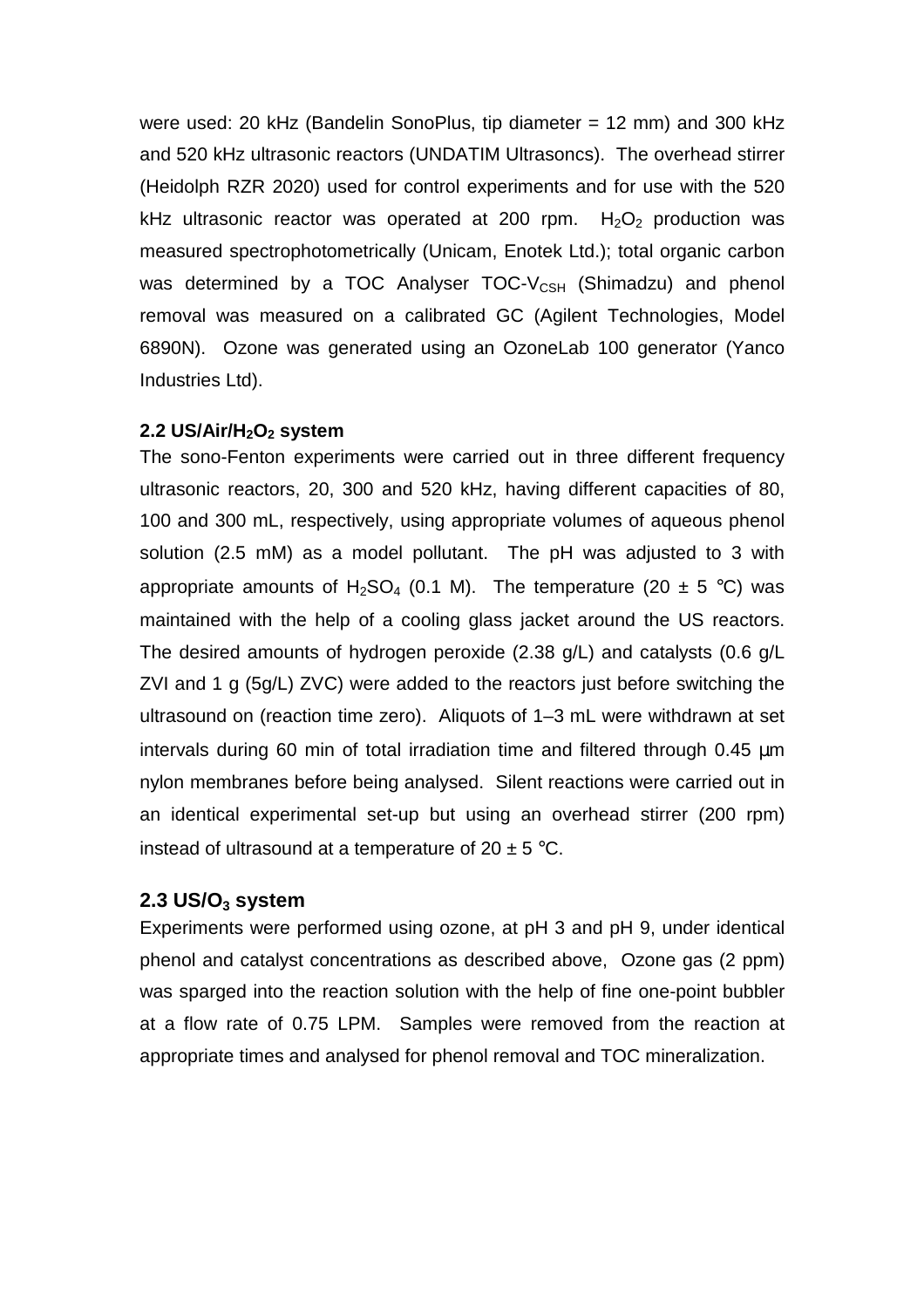## **2.4 Phenol**

Phenol removal in the reactions was estimated using GC (Aligent Technologies, Model 6890 N) with an FID detector and a TOC analyser (Shimadzu). A standard calibration line (100 mM–4.5 mM) was first constructed and TOC samples were diluted 5 times before analysis.

## **2.5 H2O2 Measurement**

Hydrogen peroxide measurements were made spectrophotometrically at 351 nm using the  $I_3^-$  method [26]. Solution A: KI (33 g), NaOH (1 g) and ammonium molybdate tetrahydrate (0.1 g) were dissolved together in water and made up to 500 mL in a volumetric flask. Solution B: Potassium hydrogen phthalate (10 g) dissolved in water in a 500 mL volumetric flask. For analysis, equal volumes (e.g., 2.5 mL each) of A and B were taken and mixed with an appropriate volume of reaction solution in a volumetric flask and made up to mark with deionised water. This mixture was then analysed spectrophotometrically at 351 nm and the concentration of hydrogen peroxide was obtained from the calibration curve. Hydrogen peroxide concentration was measured in both deionised water (pH 7) and also in 2.5 mM phenol solution (pH 3). During the study, air was sparged continuously for 60 min through the solutions at 1.5 LPM and every 20 min samples (1 mL) were withdrawn for spectrophotometric analysis.

#### **3 Results and Discussion**

#### **3.1 Hydrogen peroxide formation**

Figs. 1a and b show the results for the hydrogen peroxide generation in water and in aqueous phenol (2.5 mM) at different frequencies (20, 300 and 520 kHz). Hydrogen peroxide arises [27] from the reactions of HO<sup>\*</sup> and HOO<sup>\*</sup> radicals in the liquid phase around the cavitational bubble.

Hydrogen peroxide concentrations were measured spectrophotometrically during 60 min of ultrasonic irradiation and were found to increase linearly with time. It is noteworthy that in the presence of phenol (pH 3 and air 1.5 LPM), the hydrogen peroxide values are much lower compared to those in pure water (pH neutral and air 1.5 LPM) due to the fact that in the former case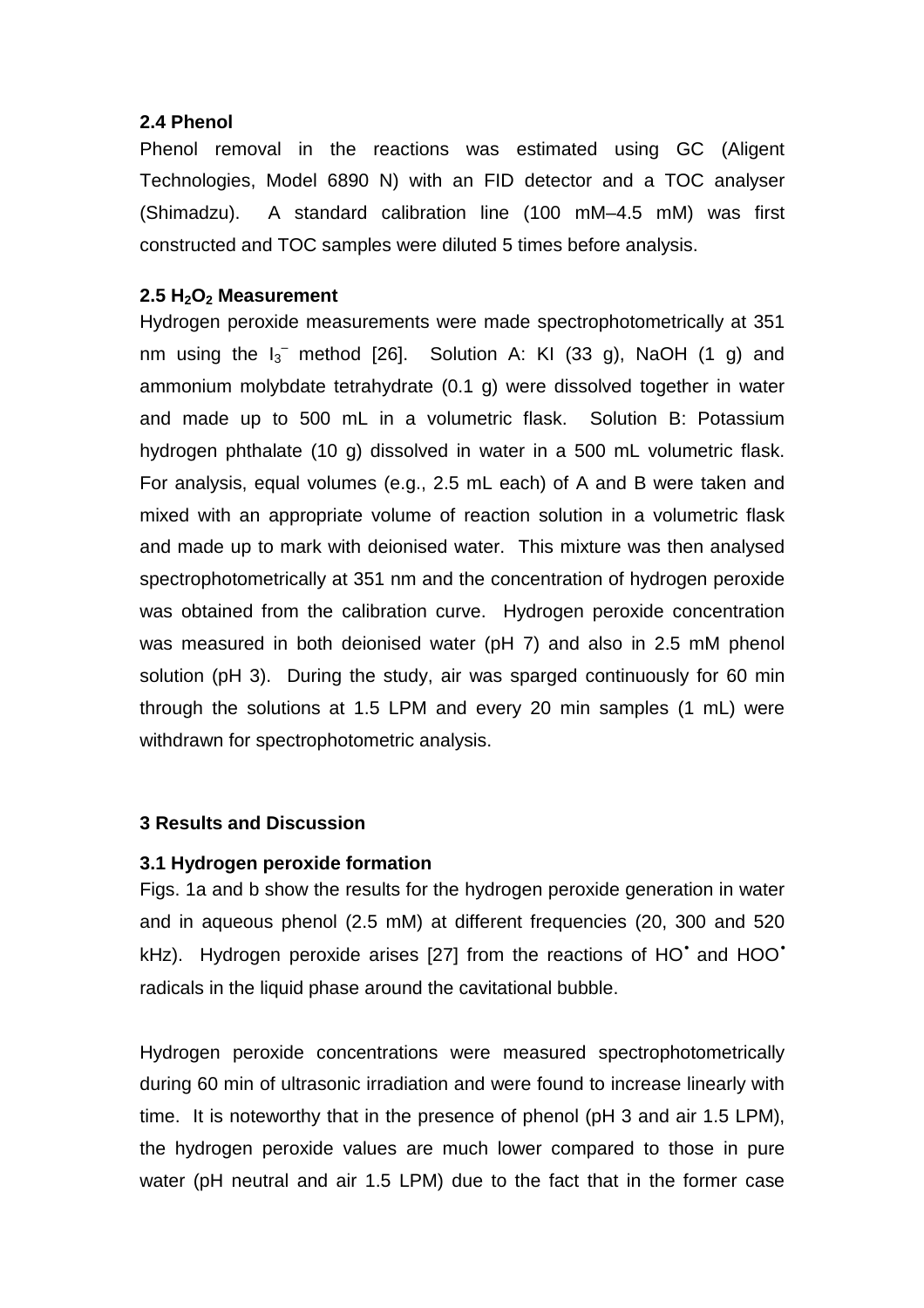many of the hydroxyl radicals produced by sonication react with the phenol before they could combine to form hydrogen peroxide. In water, due to the absence of organic substrates, the  $H_2O_2$  remains as formed. The rate of formation of hydrogen peroxide changes with frequency and the highest rate was obtained at 300 kHz. In case of 2.5 mM phenol (Fig. 1b), hydrogen peroxide production at 300 kHz started to level off after 40 min and the concentration only increased from 2.62 to 3.09 mg  $L^{-1}$  over the next 20 min. whereas, in the case of water the concentration increased linearly from 5.64 to 8.32 mg  $L^{-1}$  between 40 and 60 min, respectively (Fig. 1a).

The rate of hydrogen peroxide production in water using 20 kHz (0.060 mg  $L^{-1}$ )  $min^{-1}$ ) and 520 kHz (0.764 mg  $L^{-1}$  min<sup>-1</sup>) US is much lower than 300 kHz  $(5.737 \text{ mg } L^{-1} \text{ min}^{-1})$ . Hydrogen peroxide production in 2.5 mM phenol solution under acidic condition (pH 3) is five time higher in the 300 kHz US reactor when compared to 20 and 520 kHz and this agrees with the work of Petrier and Francony [27] where the degradation of phenol as well as  $H_2O_2$ production was found to be highest in a 200 kHz US reactor when compared to 20, 200, 500 and 800 kHz US reactors. This could be one of the possible reasons why a relatively high degradation efficiency has been observed in 300 kHz, shown later in the study.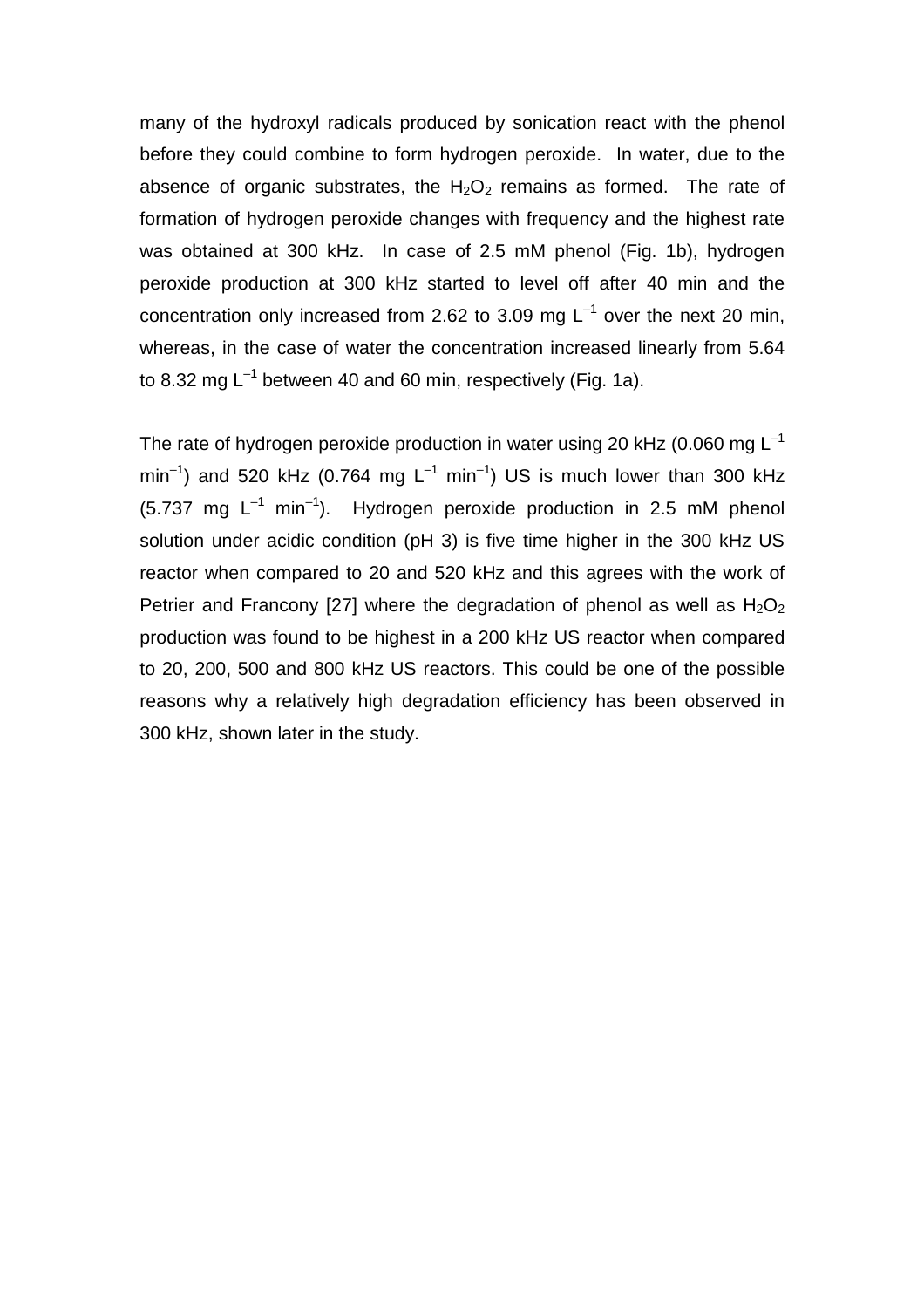

Figure 1: Hydrogen peroxide production. (a) in deionised (MilliQ) water and (b) in 2.5 mM phenol. Experimental conditions: phenol, 2.5 mM; US, 20 kHz (80 mL), 300 kHz (100 mL), 520 kHz (300 mL); reaction time, 60 min; sampling time, 20 min; air, 1.5 LPM; temperature  $20 \pm 5$  °C.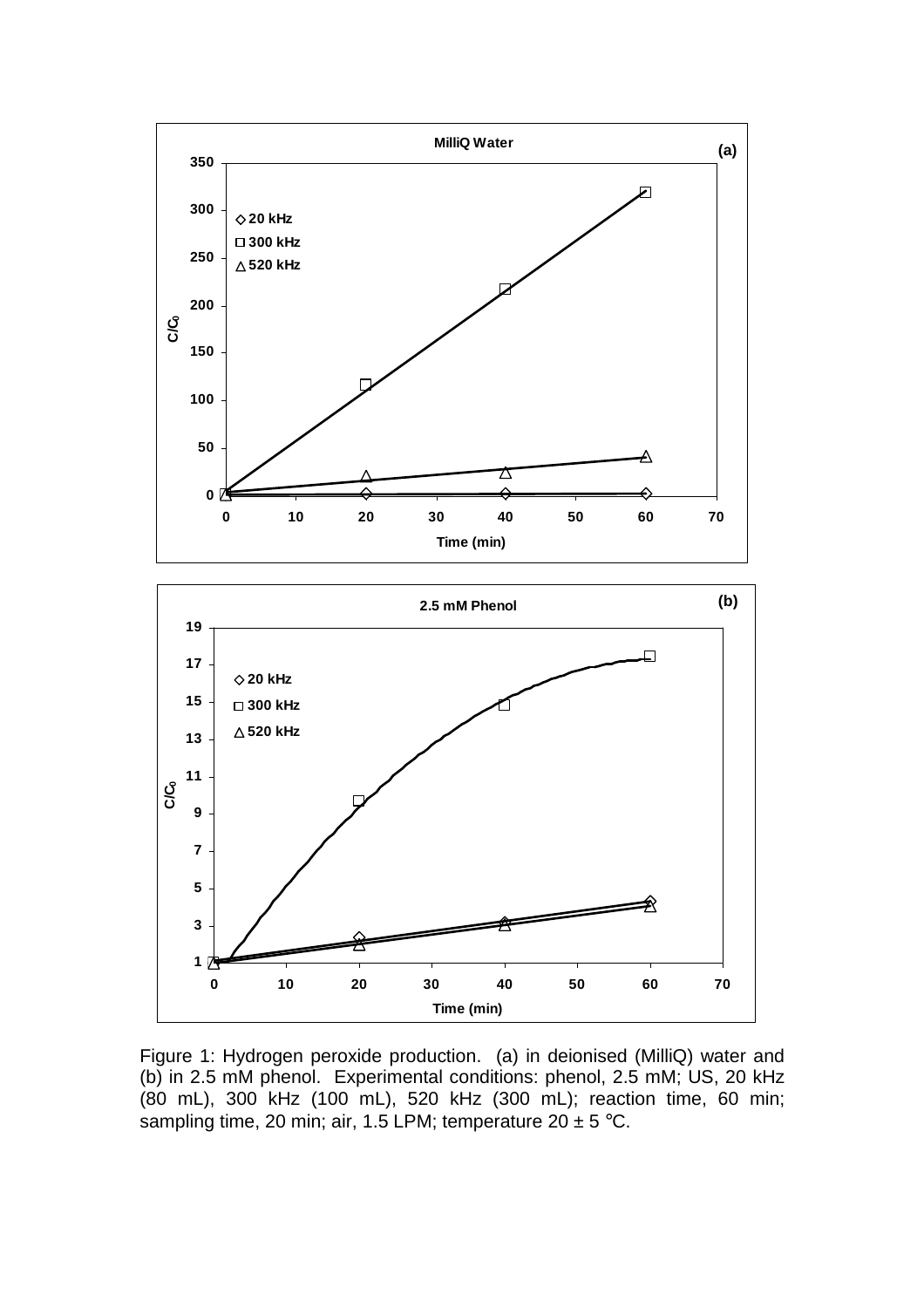## **3.2 Preliminary experiments**

The efficacy of various frequencies of US reactors utilised in phenol degradation has already been well reported in the literature [28, 29]. Preliminary experiments were performed to determine the benefits of various operational parameters, such as air, hydrogen peroxide, zero valent iron and US, on phenol removal. All preliminary tests were carried out in the 300 kHz US reactor and the results are shown in Fig. 2.



Figure 2: Effect of operational parameters on phenol degradation over 60 min, (except US/Air/ZVI/H<sub>2</sub>O<sub>2</sub>, which is the 20 min data set). Experimental conditions: phenol, 2.5 mM; US, 300 kHz; ZVM, zero valent iron (0.6 g/L); reaction time, 60 min; air, 1.5 LPM;  $H_2O_2$ , 2.38 g/L, temperature 20  $\pm$  5 °C.

Results with both US and air show that the presence of air as a sparge gas has a 4–10% enhanced oxidation capacity possibly due to reaction between nitrogen and molecular oxygen to yield radical species, like,  $HO^*$ ,  $NO_2$ ,  $NO_3$ , and  $HNO<sub>3</sub>$  [28]. It can also be suggested that the produced nitric acid may favour the decomposition process, leading to formation of excess  $HO^{\bullet}$  ( $k_{HO^{\bullet}}$ , 10<sup>12</sup> L mol<sup>-1</sup> s<sup>-1</sup>) which, may in turn, form strong oxidants like NO<sub>x</sub> ( $k_{\text{NOx}}$ , 10<sup>7</sup> L  $mol<sup>-1</sup> s<sup>-1</sup>$ ) and increase the process of oxidation of organic pollutants in wastewater [28, 30].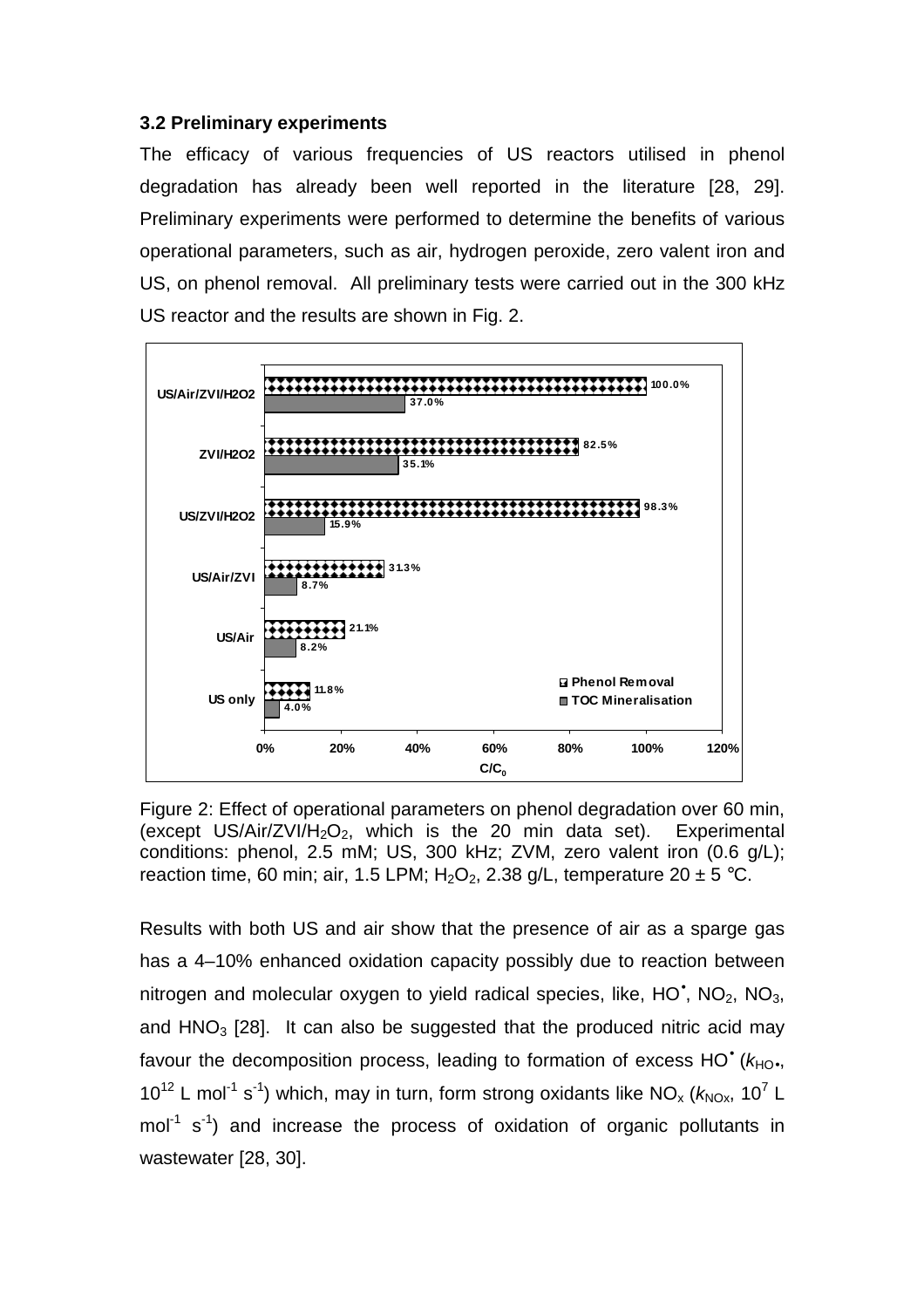In Fenton-like reactions, the role of oxidant can be seen from the results, where phenol removal was only 31% in the absence of  $H_2O_2$  and ~98% in the presence of optimum catalysts/oxidant concentration. Possible sono-Fentonlike reactions in the presence of iron species bound to the surface of the catalysts (Fe<sup>2+</sup>/Fe<sup>3+</sup>) and H<sub>2</sub>O<sub>2</sub> are described below:

$$
H_2O_2 \qquad \qquad \longrightarrow \qquad 2 \text{ HO} \tag{1}
$$

$$
H_2O_2 + HO^{\bullet} \longrightarrow H_2O + HO_2^{\bullet}
$$
 (2)

$$
Fe3+ + H2O2 \longrightarrow Fe(OOH)2+ + H+ (3)
$$
  
\n
$$
Fe(OOH)2+ \longrightarrow Fe2+ + HO2+ (4)
$$
  
\n
$$
Fe2+ + H2O2 \longrightarrow Fe3+ + HO- + HO- (5)
$$

$$
Fe^{3+} + HO_2' \longrightarrow Fe^{2+} + H^+ + O_2 \qquad (6)
$$

Ultrasonic irradiation of organics in water leads to generation of hydroxyl radicals responsible for pollutant removal and this efficiency is greatly enhanced by the addition of hydrogen peroxide. Thus, it was observed that the mineralization rate goes from 9 to 15% and the phenol removal ratio was remarkably high going from 31 to 98% when  $H_2O_2$  was added to the sonicated solutions. Molina et al. have discussed in detail the reaction pathways that occur due to addition of hydrogen peroxide in an aqueous system containing iron species [4] and explain that complex redox reactions take place leading to the formation of hydroperoxyl radicals and reduced  $Fe<sup>2+</sup>$  ions (Eq. 4). The iron species,  $Fe^{2+}$  and  $Fe^{3+}$ , further react with the available hydrogen peroxide and other radical species (Eq. 5 and 6) ultimately contributing to increased phenol and TOC removal.

In case of  $ZVI/H<sub>2</sub>O<sub>2</sub>$ , the fairly high TOC mineralization (35%) and lower phenol removal (83%), respectively, as compared to  $US/ZVI/H<sub>2</sub>O<sub>2</sub>$ , is attributed to the fact that in the absence of ultrasound there is still some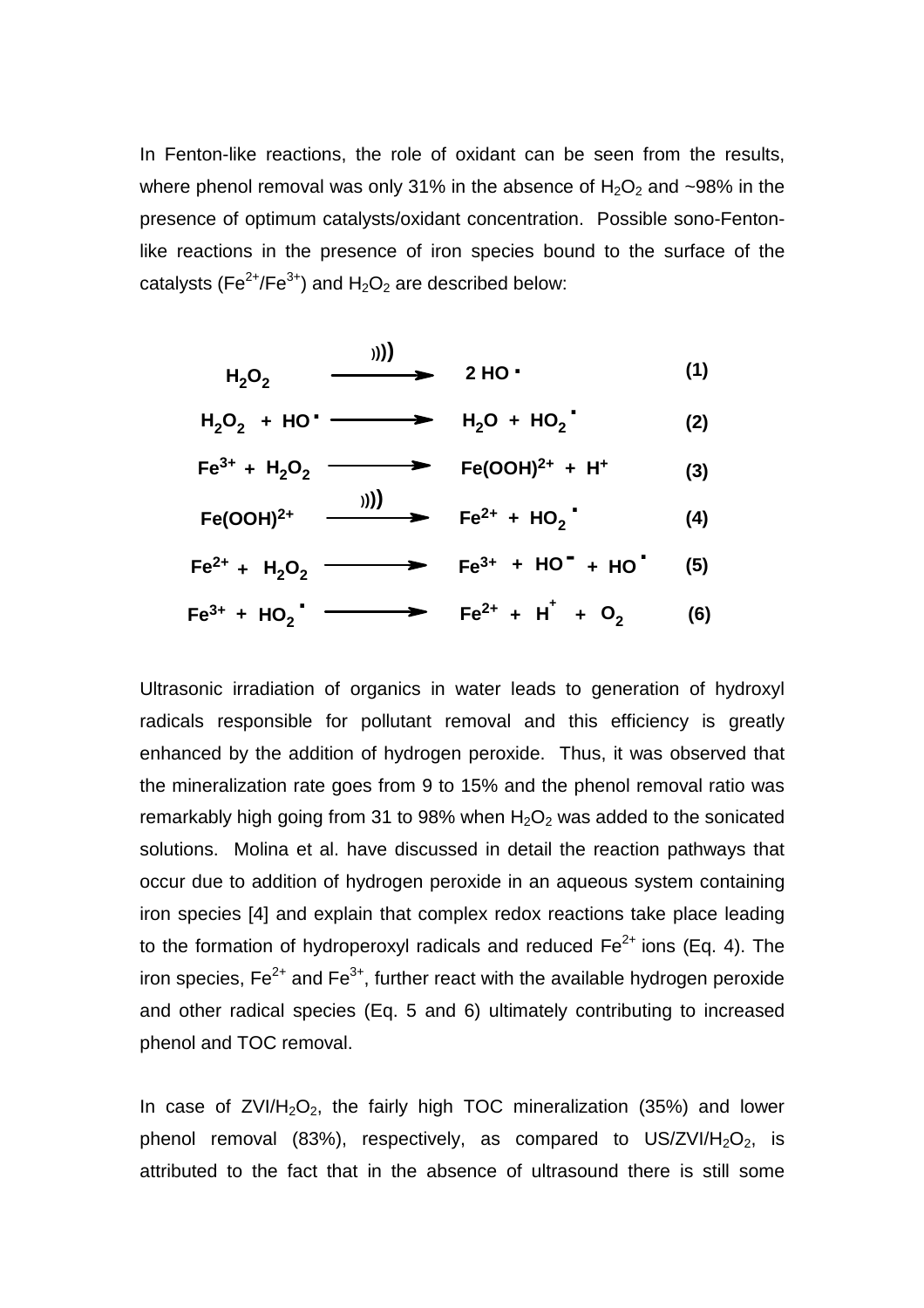phenol removal (Fenton reaction) but the TOC mineralization is greatly accelerated. The phenomenon in action here could be the undissociated  $H<sub>2</sub>O<sub>2</sub>$  reacts strongly with phenol and its by-products and enhances the mineralization rate by 15% but a 10% decrease in the phenol removal ratio in the absence of ultrasound can be attributed to the presence of lower amount s of radical species and oxidising agents. However, in US/Air/ZVI/H<sub>2</sub>O<sub>2</sub>, a variety of additional strong oxidising radical species, such as  $NO_x$ , HO<sup>\*</sup>, HO<sup>2</sup><sup>\*</sup> formed due to the sparge gas, hydrogen peroxide and cavitational activity in the presence of iron species leads to 100% phenol removal and 37% TOC mineralization in just 20 min. Also, the active radicals produced due to interaction among the  $Fe^{2+}/Fe^{3+}/H_2O_2$  and ultrasound in acidic conditions enhances mineralization rates and by-product removal. In the Fenton process, simultaneous organic pollutant degradation is often attributed to the reaction of the Fe<sup>3+</sup> with the hydroperoxy radicals to produce more  $Fe<sup>2+</sup>$  which carries the reaction pathway in the cyclic fashion contributing to simultaneous and increased hydroxyl radicals to the reaction system, thereby, enhancing degradation rates.

## **3.3 Phenol degradation using US/H2O2 system**

#### **3.3.1 Effect of US/Air/ZVI/H2O2 system**

Initial phenol removal studies were carried out using the US/Air/H<sub>2</sub>O<sub>2</sub> system in conjunction with zero valent iron (0.6 g/L; ZVI) catalyst at different chosen US frequencies (20, 300 and 520 kHz). Results shown in Fig. 3 reveal that, high phenol removal efficiency was observed with the 20 and 300 kHz US reactor as phenol was undetectable after 45 and 25 min (Fig. 3a and b), respectively. However, in the 520 kHz US reactor, only 70% phenol removal was observed at the end of 60 min reaction time (Fig. 3c). It is interesting to note that the TOC mineralization at all the chosen frequencies in the US/Air/ZVI/ $H_2O_2$  system was between 37% and 40%.

The reaction rates were much faster during the initial 15 min of reaction time leading to 60–90% phenol removal and 25–30% TOC mineralization at all the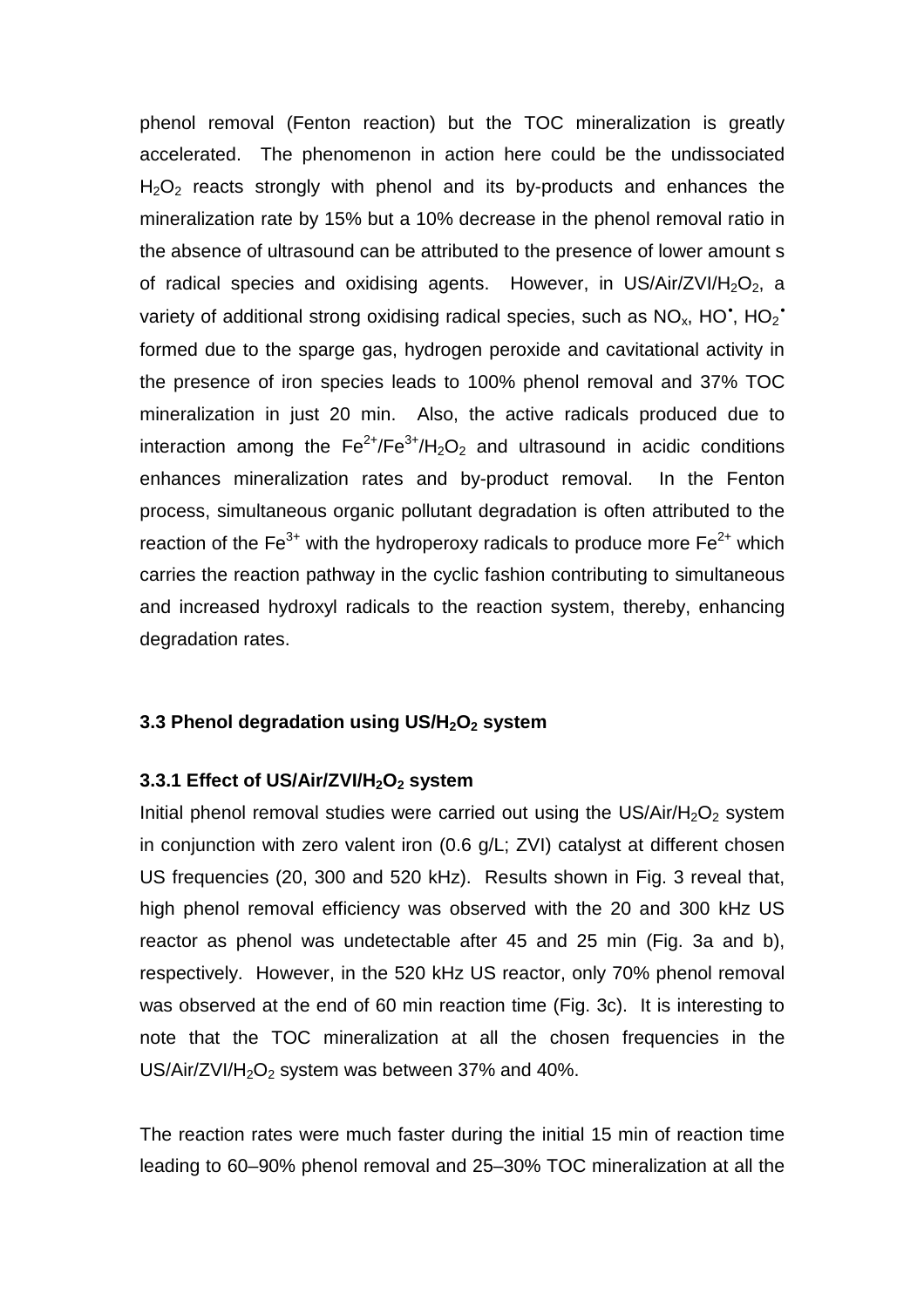US frequencies. As evident from the results discussed above the rate of HO•/Fe<sup>2+</sup> ion production and increased availability of  $H_2O_2$  in the bulk solution leads to high degradation rates during the start of the reaction. Upon cavitational activity in the bulk solution, dissociation of the hydrogen peroxide is initiated and, therefore, the reaction between  $\text{Fe}^{2+}/\text{Fe}^{3+}$  and  $\text{H}_2\text{O}_2$  becomes less prevalent thereby reducing the concentration of HO•/HOO• radicals required for effective Fenton-like reactions.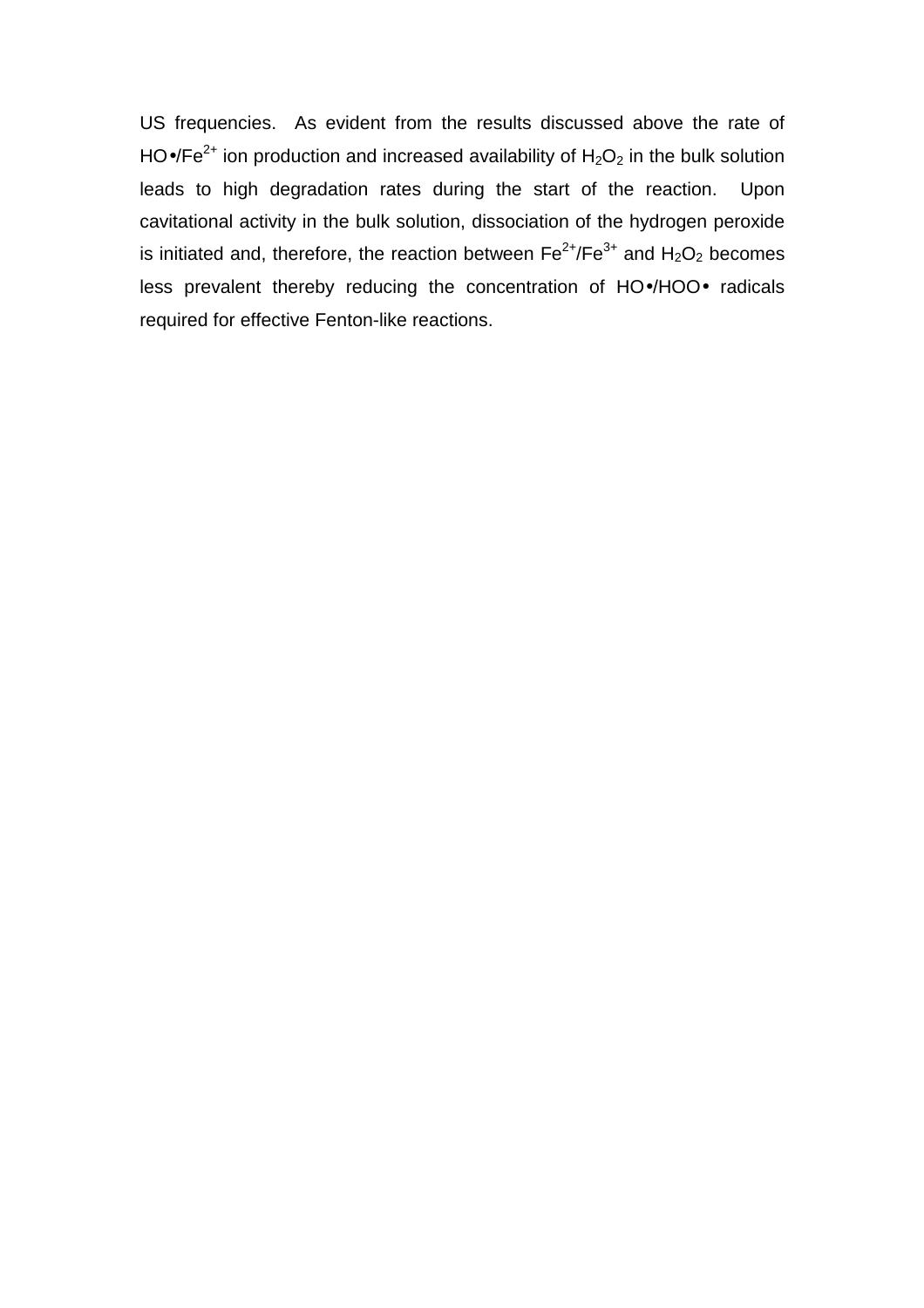



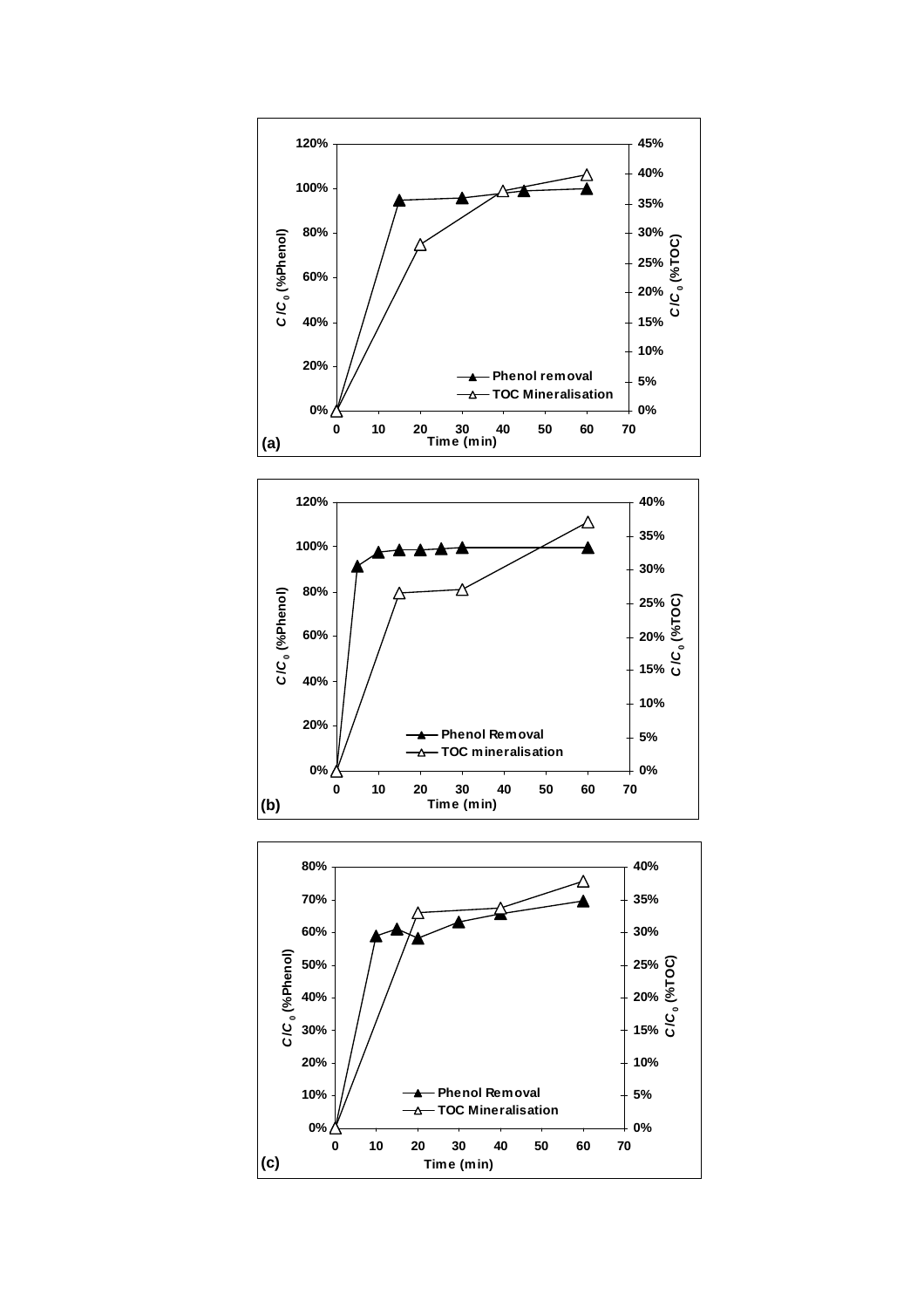Figure 3: Effect of US/Air/ZVI/H<sub>2</sub>O<sub>2</sub> system on phenol degradation over 60 min. Experimental conditions: phenol, 2.5 mM; US frequencies, (a) 20, (b) 300 and (c) 520 kHz; ZVI, zero valent iron (0.6 g/L); reaction time, 60 min; air, 1.5 LPM;  $H_2O_2$ , 2.38 g/L, temperature 20  $\pm$  5 °C.

# **3.3.2 Effect of different US frequencies and Zero-valent metal catalysts**  20 kHz (80mL)

Phenol degradation studies were carried out in the 20 kHz US reactor with 80 mL capacity and tip diameter  $= 12$  mm. Fig. 4 shows a comparative study between the ZVI and ZVCs. During the reaction with ZVC1, it was observed that, due to the small volume of the reactor and high ultrasonic intensity for 20 kHz, the fine papery-copper flitters were crushed to micro scale particles by the end of the reaction, providing a very high surface area but from the results it can be seen that only 11–30% of phenol removal was achieved with ZVCs in 60 min of reaction time, whereas with ZVI, no phenol was detected in GC analysis after 45 min. The high US intensity also leads to a decrease in particle size of the iron particles and increases the rate of reaction; therefore nearly 40% of TOC mineralization was observed after 60 min reaction time. The TOC removal was found to be negligible in case of ZVC1 and ZVC2 which relates to the low radical production with 20 kHz US and copper.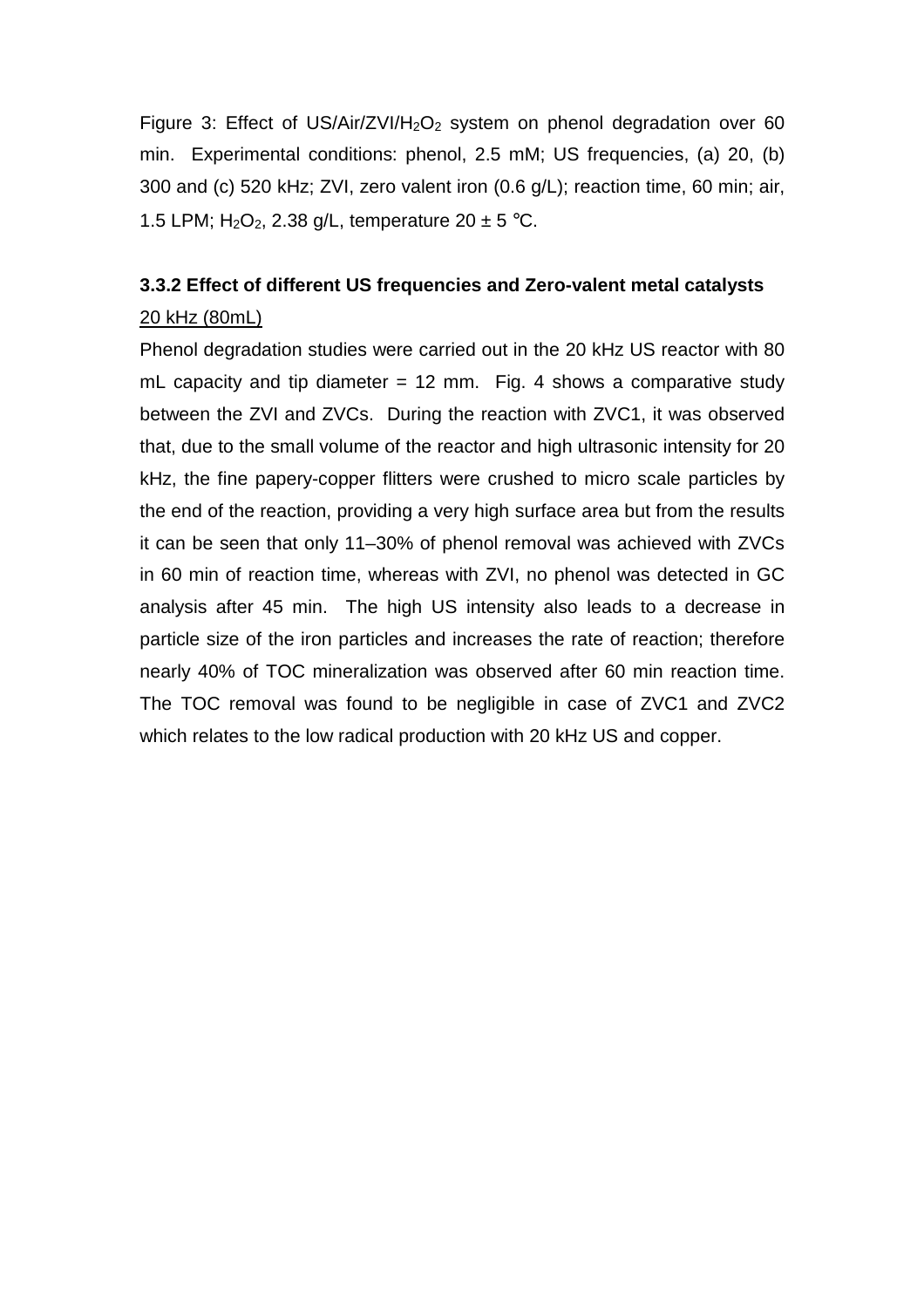

Figure 4: Comparison of ZVI and ZVCs in the 20 kHz US reactor for phenol degradation. Experimental conditions: phenol, 2.5 mM; US, 20 kHz; ZVI, 0.6 g/L; ZVC1 and ZVC2, 5 g/L; air, 1.5 LPM;  $H_2O_2$ , 2.38 g/L, temperature 20  $\pm$  5 °C; reaction time, 60 min.

## 300 kHz (100 mL)

In the 300 kHz US reactor complete phenol removal was observed with ZVI and 56-98% with ZVC1 and ZVC2 (Fig. 5). In case of ZVI after 25 min of reaction time, no phenol remained and 37% TOC was removed. The fact that the 300 kHz reactor gives complete phenol removal in a shorter time compared to the 20 kHz reactor can be explained by certain reaction mechanisms where increased amount of hydrogen peroxide is produced in the reactor. Firstly, sonolysis of water occurs in the cavity leading to formation of H• and HO• radicals and secondly, HO• and HOO• formed near the bubble interface react with the phenol/organic substrate and helps in enhanced degradation. Also, this activity is greatly improved in the presence of ZVI because the iron ions produced react with hydrogen peroxide in a Fenton-like process leading to destruction of pollutants (Eq. 3–6).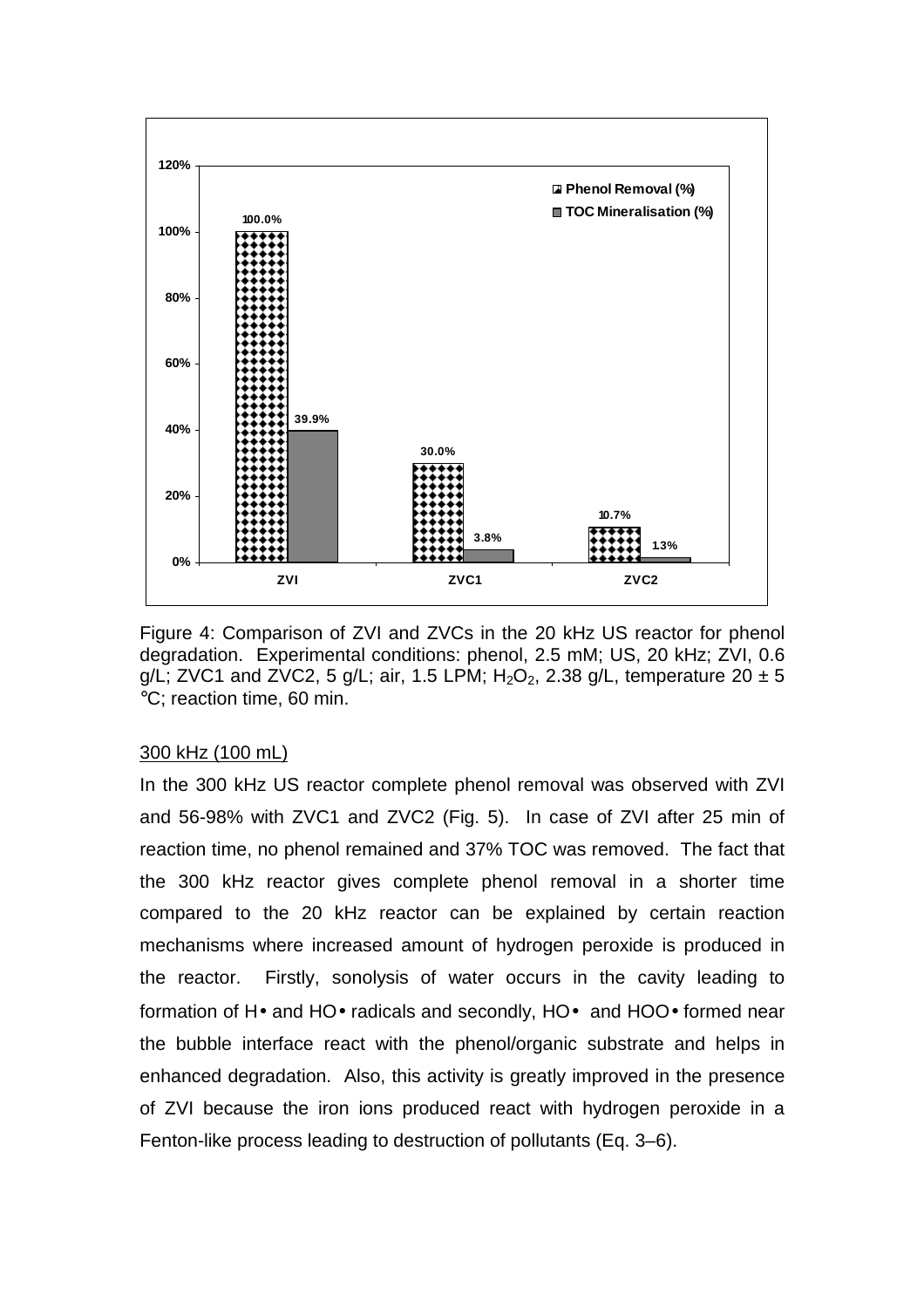

Figure 5: Comparison of ZVI and ZVCs in a 300 kHz US reactor for phenol degradation. Experimental conditions: phenol, 2.5 mM; US, 300 kHz; ZVI, 0.6 g/L; ZVC1 and ZVC2, 5 g/L; air, 1.5 LPM;  $H_2O_2$ , 2.38 g/L, temperature 20  $\pm$  5 °C; reaction time, 60 min.

Guo et al. carried out a comparative study with  $Fe^{2+}/H_2O_2/US$  and  $Cu^{2+}/H_2O_2/US$  reactions on 2,4-dinitrophenol removal and speculated that ultrasonic irradiation could possibly hinder the catalysis of  $Cu^{2+}$  for  $H_2O_2$ decomposition to generate hydroxyl radicals [31]. Therefore, it can be stated that the initial reactions occurring in the system due to ultrasonic irradiation and available  $H_2O_2$  helps in the phenol removal at a much faster rate but since the other radicals (HO<sup>\*</sup> and HOO<sup>\*</sup>) required for degradation of byproducts formed during phenol removal, are not available, the overall mineralization rate is reduced by 10–15% when compared to ZVI. Kim et al. studied homogeneous  $US/H_2O_2/Cu^{2+}$  for 4-chlorophenol (4-CP) removal and found that despite considerable 4-CP removal, relatively low TOC mineralization was observed even at increased copper catalyst concentration [32].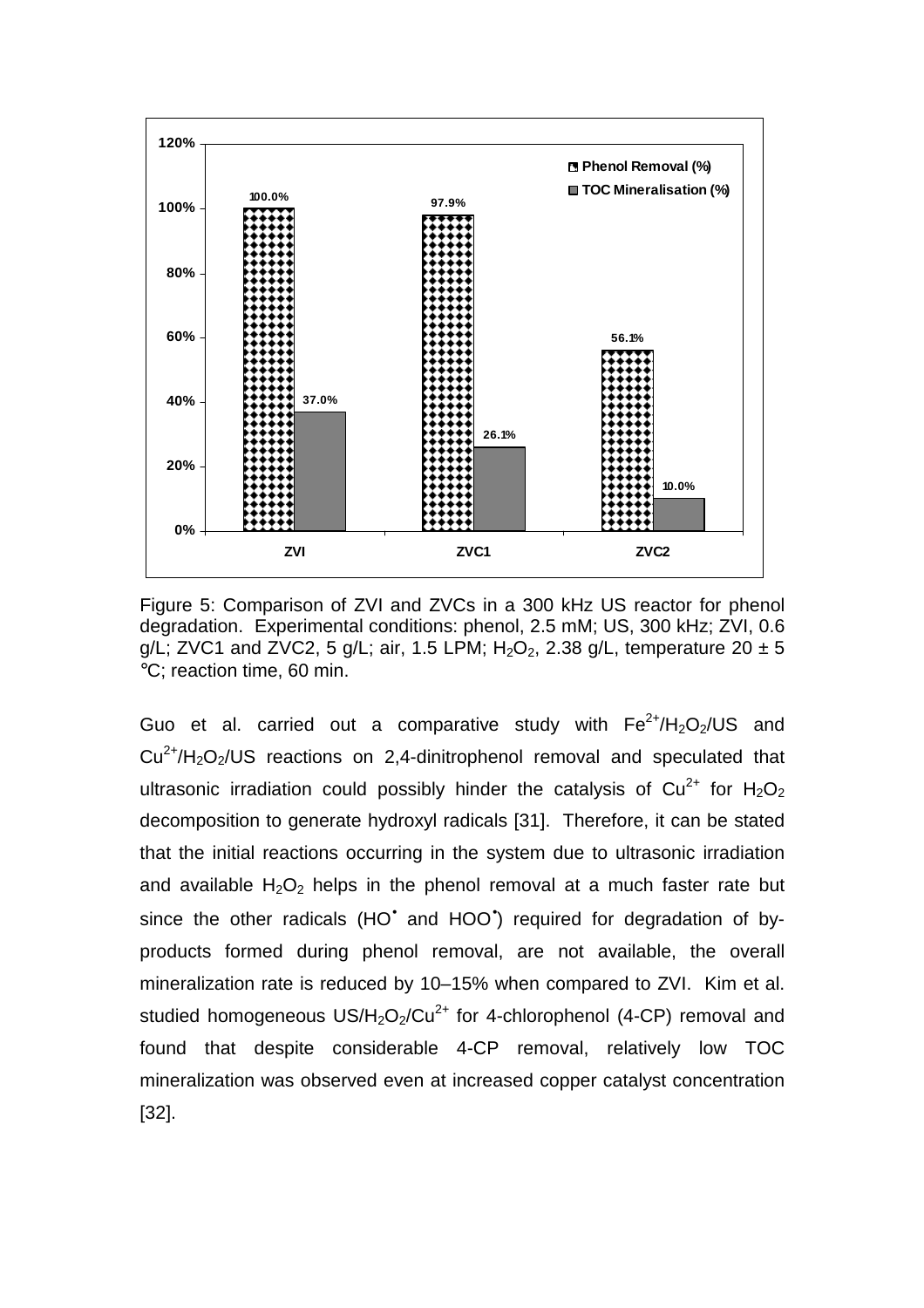#### 520 kHz (300 mL)

A variety of research in 1980's discussed in detail that hydrodynamic conditions in a reactor system play a large role in coalescence. Also, if the contact time between the bubble and coalescence time is large, the bubble coalesces and this depends on organic concentration, type of reactor and aerator used [33]. The 520 kHz US reactor employed in this study has a capacity of 300 mL of solution and the transducer is located at the bottom of the reactor. This geometry does not support a high degree of coalescence among the bubbles since the contact time between the bubble and coalescence is too large. Therefore, reduced cavitational activity results in low radical production, which eventually hampers the overall degradation rate. A comparative study with and without overhead stirring was carried out in the highly optimised US/Air/ZVI/H<sub>2</sub>O<sub>2</sub> system (Fig. 6).



Figure 6: Performance of 520 kHz US reactor with and without stirring in the presence of US/Air/ZVI/H<sub>2</sub>O<sub>2</sub>. Experimental conditions: phenol, 2.5 mM; US, 520 kHz; ZVI, 0.6 g/L; air, 1.5 LPM; H<sub>2</sub>O<sub>2</sub>, 2.38 g/L, temperature 20  $\pm$  5 °C; reaction time, 60 min.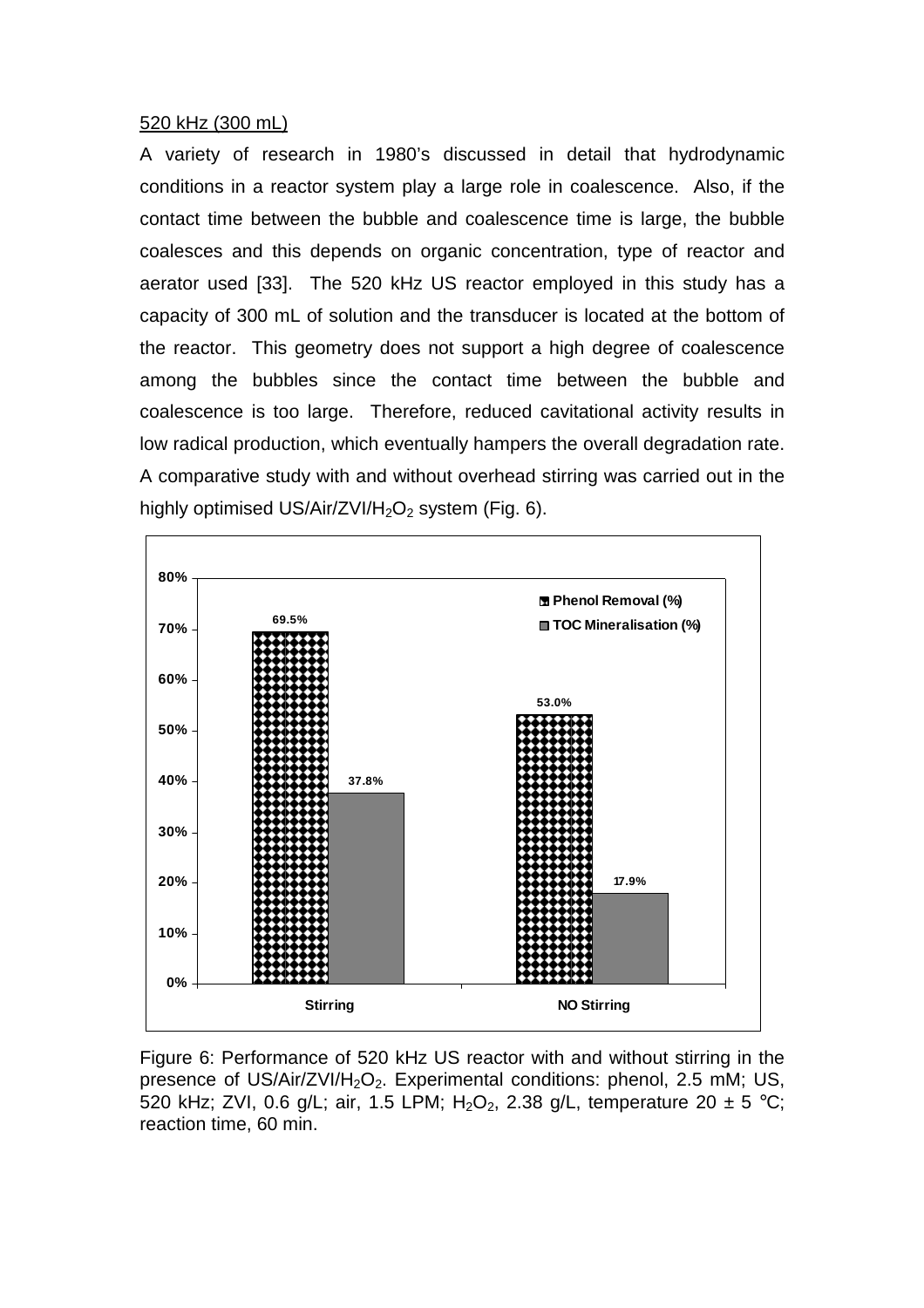Irregular radical production and non-ubiquitous bubble coalescence could also lead to fluctuations in phenol removal, which was noticed in the study and it was fairly difficult to assess the phenol removal trend with zero valent copper catalysts, therefore, the results reported in the study take into account the overall TOC mineralization in the presence of ZVI and ZVCs (Fig. 7).



Figure 7: Comparison of ZVI and ZVCs in the 520 kHz US reactor with overhead stirrer (200 rpm) on overall TOC mineralisation. Experimental conditions: phenol, 2.5 mM; US, 520 kHz; ZVI, 0.6 g/L; ZVC1 and ZVC2, 5 g/L; air, 1.5 LPM;  $H_2O_2$ , 2.38 g/L, temperature 20  $\pm$  5 °C; reaction time, 60 min.

# **3.3.3 Comparative study (20, 300 and 520 kHz)**

When the three frequencies along with the three different catalysts used in this study were compared for phenol degradation, it was observed that ZVI was by far the best pseudo-catalyst and the frequency appeared to make little difference to the overall efficiency (Fig. 8). The fact that ZVI is the most effective is probably related to iron being involved in a much more Fenton-like process than copper and this has been described in a number of reports [2–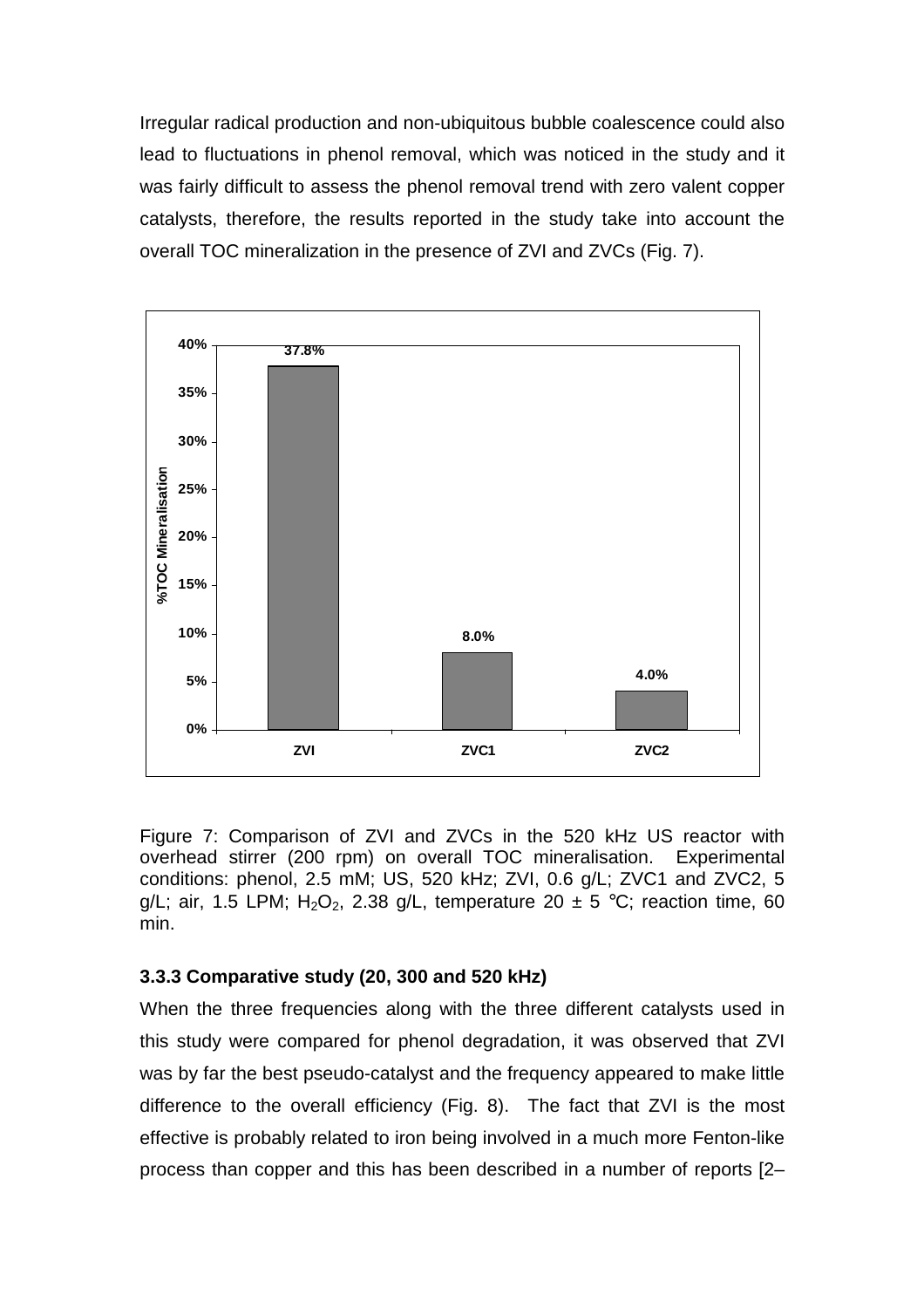4]. A much more interesting observation can be made when the use of copper is considered - with both copper catalysts the most effective frequency is 300 kHz with 520 kHz being next and then 20 kHz. ZVC1 is zero valent copper metal which, as mentioned above, disintegrates on ultrasonic treatment and forms very small particles which could account for the enhanced activity of this catalyst over ZVC2 which is copper turnings (270 mesh) which have a much smaller surface area. Gogate (2002) studied the effect of different frequencies of irradiation on the rates of degradation and found that there exists an optimum frequency at which degradation is maximum and this was also influenced by the type of reactant and system geometry [30].



Figure 8: Phenol degradation studies with overall TOC mineralization (%) in the presence of ZVI and ZVCs in 20, 300 and 520 kHz US reactors.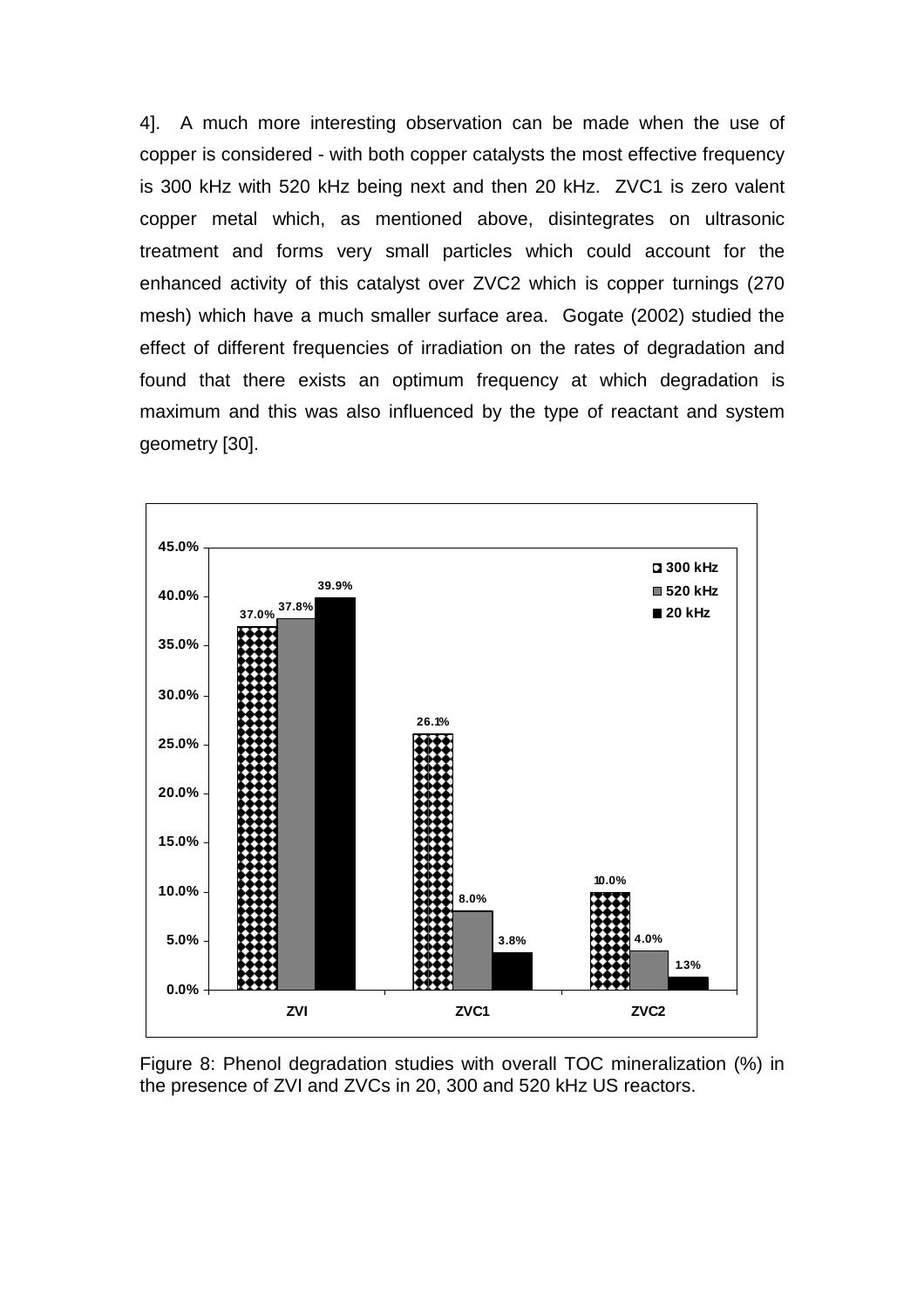### **3.4 Phenol degradation using US/O3 system**

#### **3.4.1 The ZOO Process**

As discussed above in the  $US/H<sub>2</sub>O<sub>2</sub>$  system, the presence of iron species augmented with ultrasound is very efficient for generating hydroxyl radicals. However, hydrogen peroxide plays a dual role during oxidation since at low concentrations it acts as a source of HO<sup>•</sup> but at high concentrations it can be a radical scavenger [34]. Thus, the use of ozone as oxidant was investigated as a potential source of hydroxyl radicals particularly in the presence of ultrasound and zero-valent metals and was also of interest as the operating pH is much higher than that normally favoured by Fenton-like reactions In the presence of ozone and ultrasound a variety of radical formation reactions can occur [29]:

| $H_2O + O_3$ $\longrightarrow$ $H_2^{\bullet}$ + $O^{\bullet}$ + $H_2^{\bullet}$ (7) |     |
|--------------------------------------------------------------------------------------|-----|
| $HO_2 + H' \longrightarrow H_2O_2$                                                   | (8) |
| 2 HO <sup><math>\cdot</math></sup> $\longrightarrow$ H <sub>2</sub> O <sub>2</sub>   | (9) |

$$
H_2O_2 + O_3 \longrightarrow HO_2^+ + HO^+ + O_2 \qquad (10)
$$
  

$$
HO_2^+ + O_3 \longrightarrow HO^+ + 2O_2 \qquad (11)
$$

$$
HO' + O_3 \longrightarrow HO_2' + O_2
$$
 (12)

The only mechanism that explains all the results of the present work with  $US/O<sub>3</sub>$  and zero valent catalysts integrated system, termed the ZOO process (zero valent catalysts assisted ozone oxidation), requires the presence of hydroxyl and perhydroxyl free radicals as intermediates in these oxidation reactions. Moreover, the mechanism for the oxidation of organic compounds with ozone can be split into two individual steps, i.e., direct and indirect. The direct ozone oxidation of organic compounds  $(M+O<sub>3</sub>)$  is a selective reaction with slow rate constants, whereas in the indirect reaction, the first step is the decomposition of ozone which is accelerated at high pH leading to formation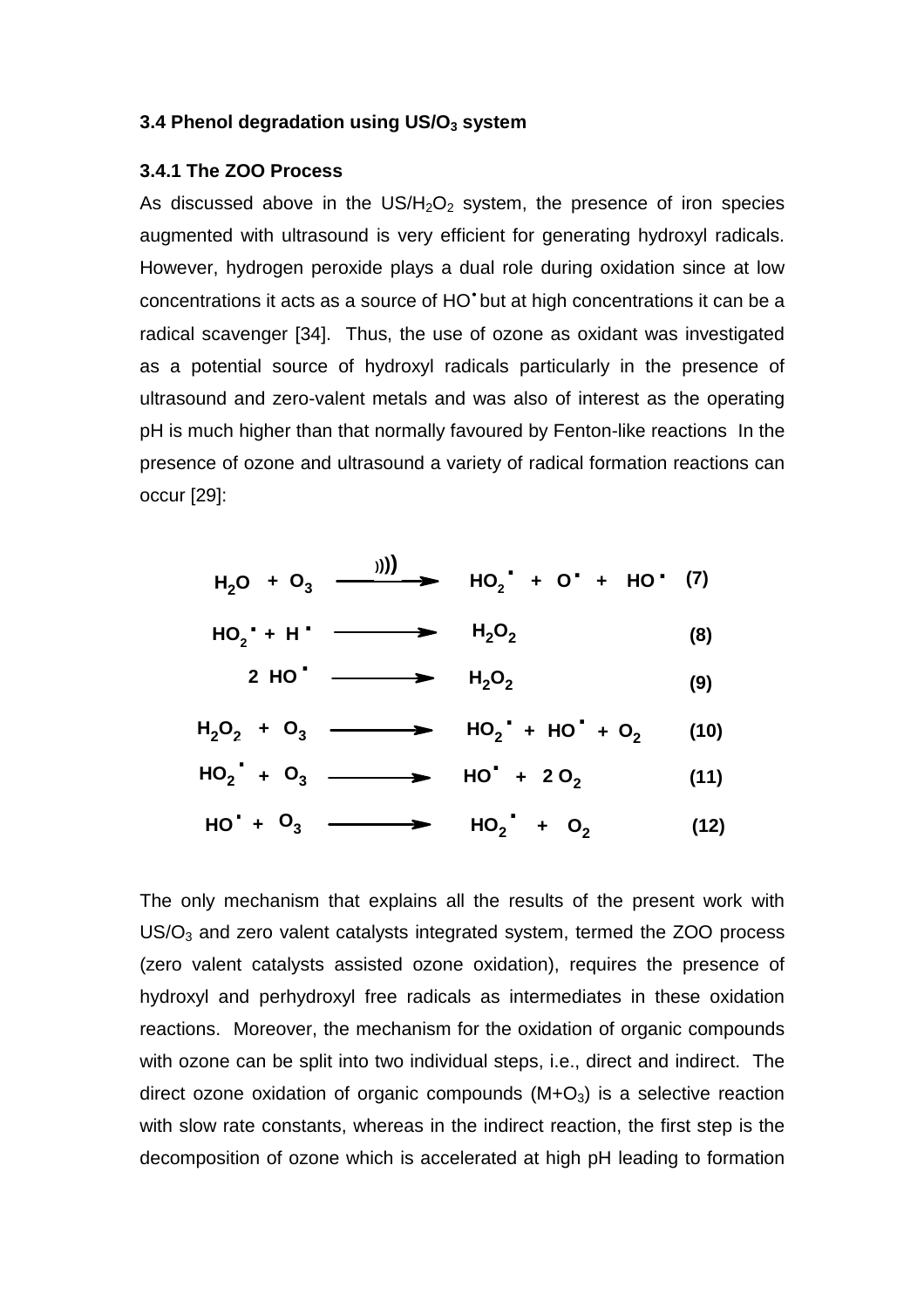of secondary and powerful oxidants such as HO• which react non-selectively with solutes [35].

#### **3.4.2 Preliminary studies with the ZOO Process**

The key Fenton reagents are  $H_2O_2$  and a mixture of iron salts-oxides-ZVI, which are relatively inexpensive and the Fenton process is efficient only at pH 2–4 and usually most efficient at pH 2.8 and the process is inefficient in the range of pH 5–9, particularly due to the tendency for ferric oxyhydroxide precipitation (which has a low catalytic activity) to occur at pH >3–4 [36]. However, literature on ozone oxidation of organic compounds reveals that pH 9–11 supports high degradation rates of various organic compounds [34, 37]. In order to see the influence of pH (3 and 9) and ozone dose (2 and 6 g  $O_3$  m<sup>-</sup> <sup>3</sup>), a combination of conditions (pH 3 and 6 g O<sub>3</sub> m<sup>-3</sup> at 0.25 LPM and pH 9 and 2 g  $O_3$  m<sup>-3</sup> at 0.75 LPM) on the ZOO process was tested for enhanced phenol removal in the 300 kHz US reactor over 60 min in the presence of ZVI and ZVCs.



Figure 9: Optimisation of pH and ozone dose for phenol removal (%) in the presence of ZVI and ZVCs in a 300 kHz US reactor. Filled symbols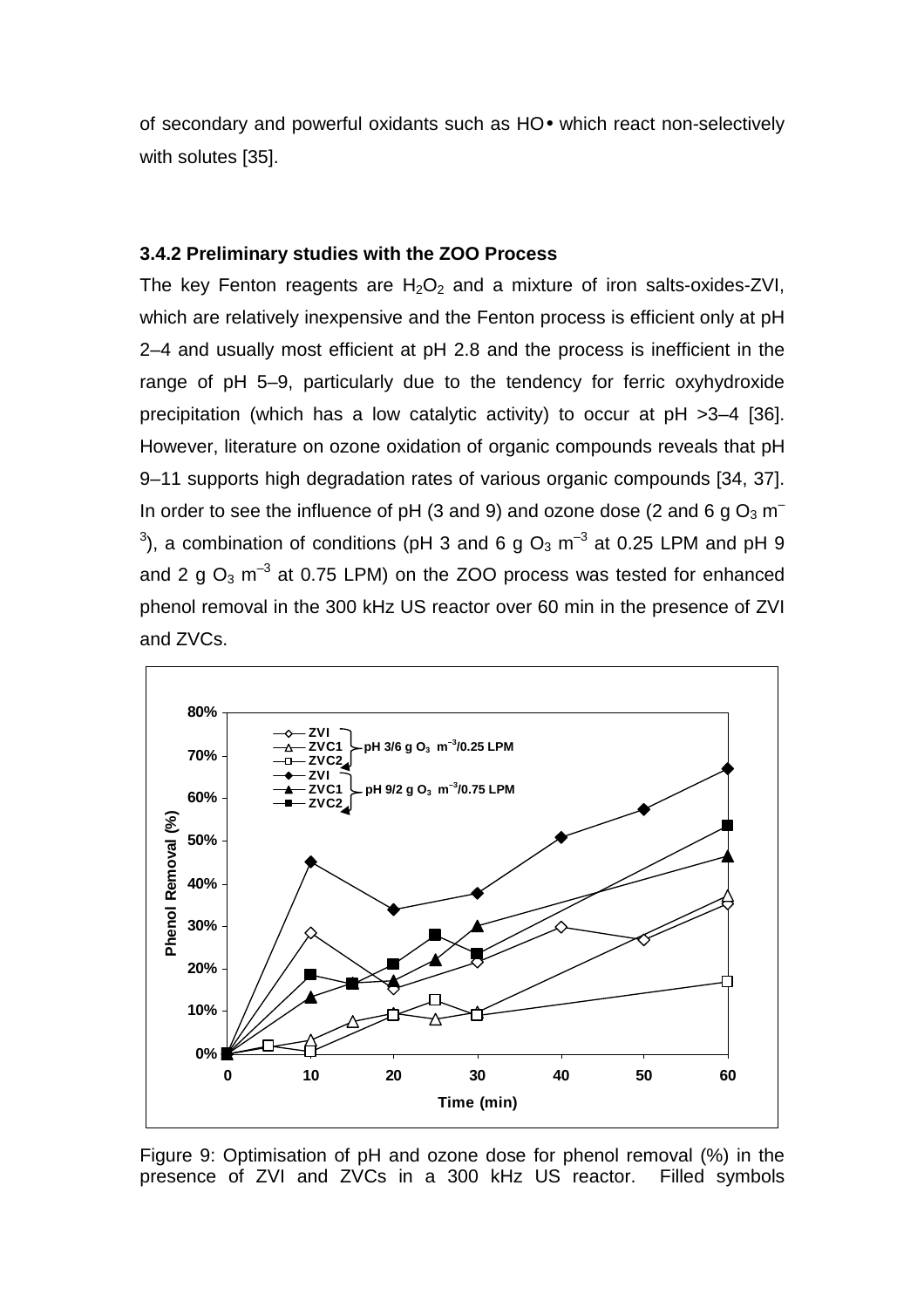represent: pH 9 and 2 g  $O_3$  m<sup>-3</sup> at 0.75 LPM and hollow symbols represent: pH 3 and 6 g  $\mathrm{O}_3$  m $^{-3}$  at 0.25 LPM.

Fig. 9 shows that pH 9 and 2 g  $O_3$  m<sup>-3</sup> at 0.75 LPM has a much better rate of phenol removal in a 300 kHz US reactor than pH 3 and 6 g  $O_3$  m<sup>-3</sup> at 0.25 LPM with respect to all chosen zero valent metals, especially with ZVI. At higher pH, two cross effects are seen where on the one hand, ozone quickly decomposes into free radicals which are responsible for other chain reactions as discussed above and reacts with the phenol, leading to degradation (Eq. 7–12). On the other hand, the dissolved ozone equilibrium concentration in water decreases when the pH is increased, since high pH values induce ozone decomposition [34]. Therefore, at alkaline pH the reaction mechanism follows a radical pathway while at low pH, ozone reacts in the molecular form by selective and sometimes relatively slow reactions. Furthermore, at both pH 3 and 9, it is notable that during the first 30 min of continuous ozonation, only 10–30% of phenol removal was observed; however, at the end of the reaction time removal percentages range from 15% (ZVC2) to 65% (ZVI). Moreover 40–65% of phenol removal with all three catalysts at alkaline pH 9 is associated with the presence of competing intermediate species and hydroxyl and perhydroxyl radicals.

## **4. US/Air/ZVI/H2O2 vs US/ZOO systems**

The conditions of pH 9 and 2 g  $O_3$  m<sup>-3</sup> at 0.75 LPM were chosen to study the relative effectiveness of phenol removal in the 300 and 520 kHz US reactors and a comparison was carried out between US/ZOO and US/Air/ZVI/H<sub>2</sub>O<sub>2</sub> systems (Fig. 10). Ozone is activated by metal ions in solution and heterogeneous catalytic ozonation in the presence of metal oxides or metals on support, and also activated carbon [38]. At the same time, the catalytic ozonation oxidation is quite compound-selective and depends on various experimental factors. For example under acidic conditions (pH 3), iron, molybdenum and cobalt oxides were found to be potent catalysts in  $m$ dinitrobenzene ozonation [39] and in the photo-Fenton-assisted ozonation of p-coumaric acid, the contribution of the radical pathway to the overall reaction was 77% at pH 2, 53% at pH 9 and only 4% with a single ozonation [34]. A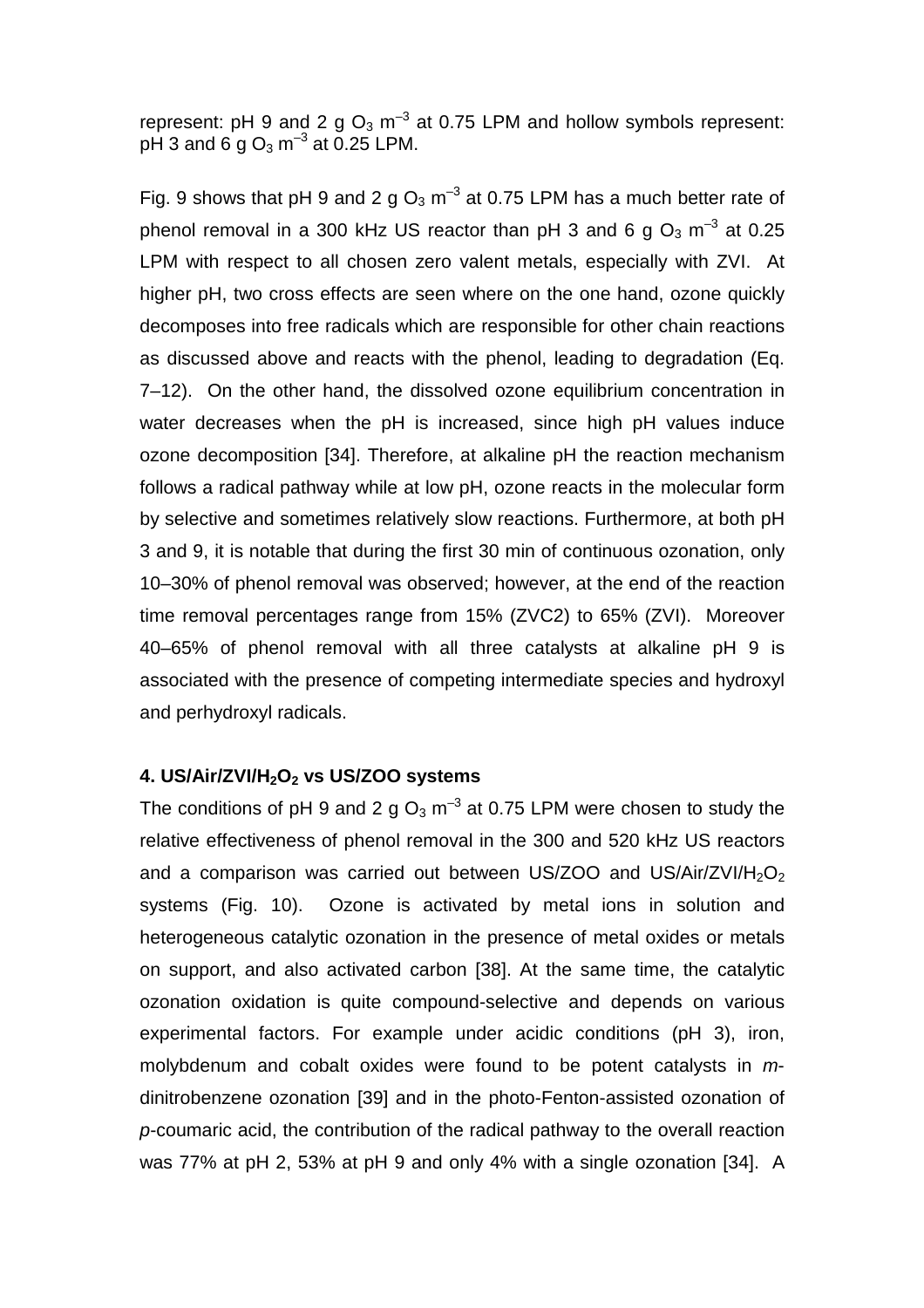similar observation was noted here in the US/ZOO reaction where in the absence of catalyst, a low mineralization rate was observed as compared to reactions where the presence of ZVI and ZVCs lead to 3–12% phenol degradation in the 300 and 520 kHz US reactors.



Figure 10: Comparative overall TOC mineralization using US/ZOO and US/Air/ZVI/H<sub>2</sub>O<sub>2</sub> systems in 300 and 520 kHz US reactors. Experimental conditions:  $pH_9$  with  $2 \text{ q } Q_3$  m<sup>-3</sup> at 0.75 LPM. (Black bars, 520 kHz; grey bars, 300 kHz).

Very low level of TOC mineralisation was observed in US/ZOO when compared to US/Air/ZVI/H<sub>2</sub>O<sub>2</sub> integrated system. Reactions of molecular ozone with reduced metals have been discussed in detail by Legube and Leitner [40] who reported that molecular ozone exhibits a low rate constant in acidic medium and a significant increase of reactivity as pH increases and they summarised the background on ozone and hydroxyl radical reactivities as (Eq. 13–17):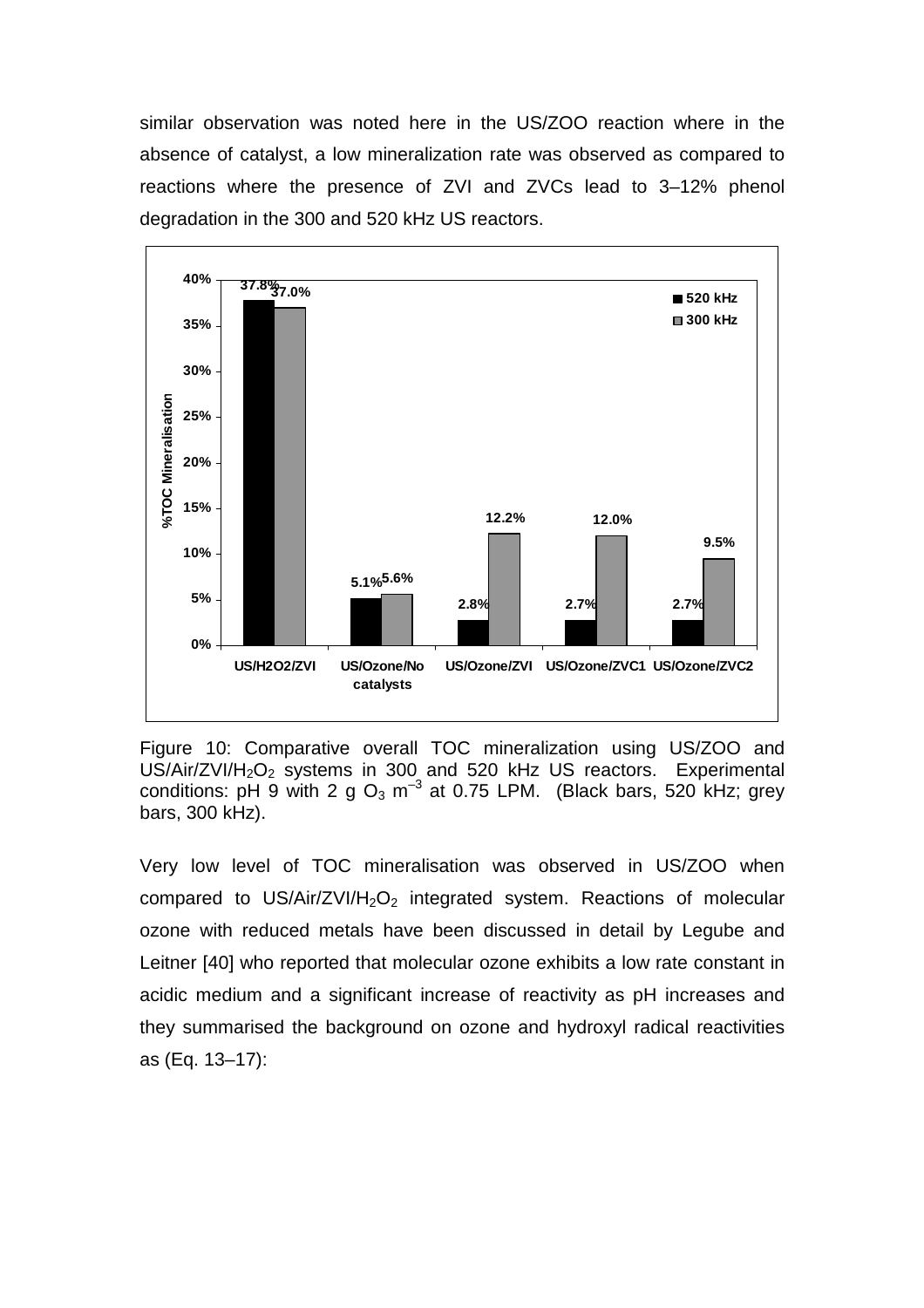$$
Fe^{2+} + O_3 \longrightarrow Fe^{3+} + O_3 \tag{13}
$$

$$
O_3 + H^+ \longrightarrow HO^+ + O_2 \qquad (14)
$$

$$
Fe2+ + HO+ \longrightarrow Fe3+ + HO-
$$
 (15)

**(16)**  $\text{Fe}^{2+} + \text{O}_3 \longrightarrow (\text{FeO})^{2+} + \text{O}_2$ 

**2 Fe3+ Fe2+ + (FeO)2+ + 2H<sup>+</sup> <sup>+</sup> <sup>H</sup>2<sup>O</sup> (17)**

Therefore, ozone does not favour high carbon mineralization due to insufficient radical formation through oxygen-transfer from ozone lead pathways. However, hydrogen peroxide, in the presence of ultrasound forms hydroxyl radicals that participate in chain reactions to form hydroperoxyl and other radical species produced due to air as sparge gas, and this probably accounts for enhanced degradation. However, no literature thus far has discussed the mechanism of the reaction of ozone with copper under the current conditions. Moreover, it can also be proposed that ozone decomposition due to ultrasonic irradiation influences the catalyst and oxidant concentration, which hinders direct pollutant destruction, whereas in the case of hydrogen peroxide, simultaneous decomposition and synthesis of the oxidant occurs in the reaction system and/or additional free radicals/iron species also react with the pollutant. Thus, hydrogen peroxide proves to be the most effective oxidant in conjunction with zero valent metals, especially ZVI, in high frequency US reactors.

# **5. Conclusions**

Phenol oxidation was carried out under various US frequencies (20, 300 and 520 kHz) and it can be concluded that 300 kHz offers the maximum phenol degradation and overall TOC removal followed by 520 kHz when coupled with external overhead stirring and in case of 20 kHz US reactor, effective degradation was observed only with US/Air/ZVI/H<sub>2</sub>O<sub>2</sub> system. Moreover, among the three catalysts (ZVI, ZVC1 and ZVC2) used for the study, the highest phenol oxidation was observed with ZVI under the US/Air/ZVI/H<sub>2</sub>O<sub>2</sub> system. The zero valent ozone oxidation (ZOO) process works efficiently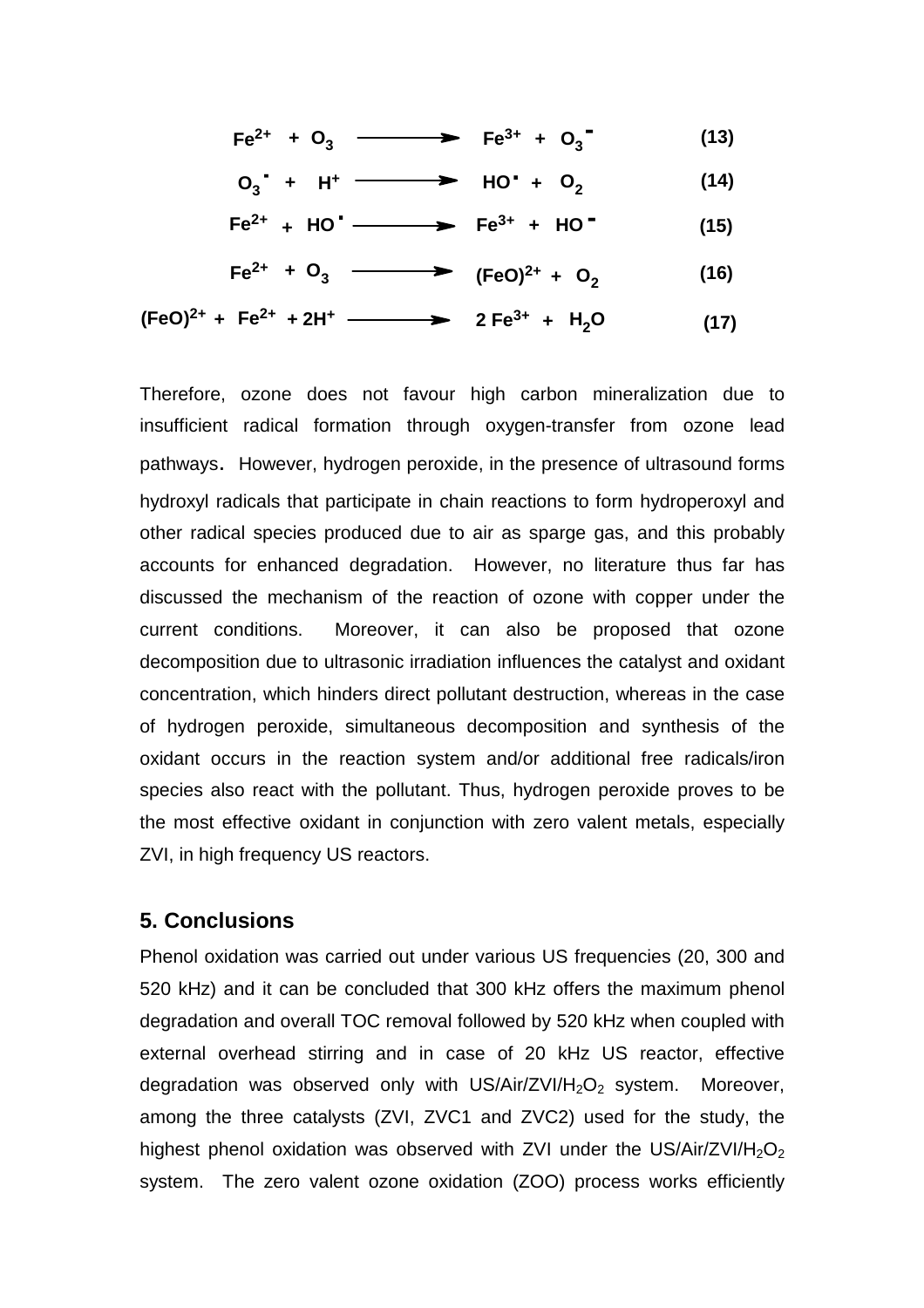under basic pH 9. Finally, from the above study, it can be deduced that Fenton-like processes in conjunction with zero valent catalysts, work more efficiently with  $US/Air/H<sub>2</sub>O<sub>2</sub>$  than  $US/O<sub>3</sub>$  for high pollutant removal.

#### **Acknowledgements**

The authors thank COST D32 and the European Science Foundation for financial support to carry out an STSM. R Chand thanks Bogazici University, Istanbul, Turkey for the provision of laboratory facilities and the research staff for their support and also thank the administration staff at the University of Abertay Dundee.

#### **References**

1. V. Uberoi, S.K. Bhattacharya, Wat. Environ. Res. 69 (1997) 146-156.

2. K.C. Namkung, A.E. Burgess, D.H. Bremner, H. Staines, Ultrason. Sonochem. 15 (2008) 171-176

3. D.H. Bremner, A.E. Burgess, D. Houllemare, K-C. Namkung, Appl. Catal. B: Environ 63 (2006) 15-19.

4. R. Molina, F. Martinez, J.A. Melero, D.H. Bremner, A.G. Chakinala, Appl. Catal. B: Environ. 66 (2006) 198–207.

5. M.H. Entezari and C. Petrier, Appl. Catal. B: Environ. 53 (2004) 257-263

6. S.T. Kolaczkowski, F.J. Beltran, D. B. McLurgh, F.J. Rivas, IChemE, 75 (1997) 257–265

7. K.S. Suslick, Ultrasound: Its Chemical, Physical and Biological Effects, VCH Publishers Ltd., 1998.

8. N.H. Ince, G. Tezcanli, R.K. Belen, I.G. Apikyan, Appl. Cat. B: Environ. 29 (2001) 167–176.

9. P.R. Gogate, S. Majumdar, A.B. Pandit, Adv. Environ. Res. 7 (2003) 283– 299.

10. P.R. Gogate, S. Majumdar, J. Thampi, A.M. Wilhelm, A.B. Pandit, Sep. Purif. Technol. 34 (2004) 25–34.

11. M.H. Entezari, C. Petrier, P. Devidal, Ultrason. Sonochem. 10 (2003) 103– 108.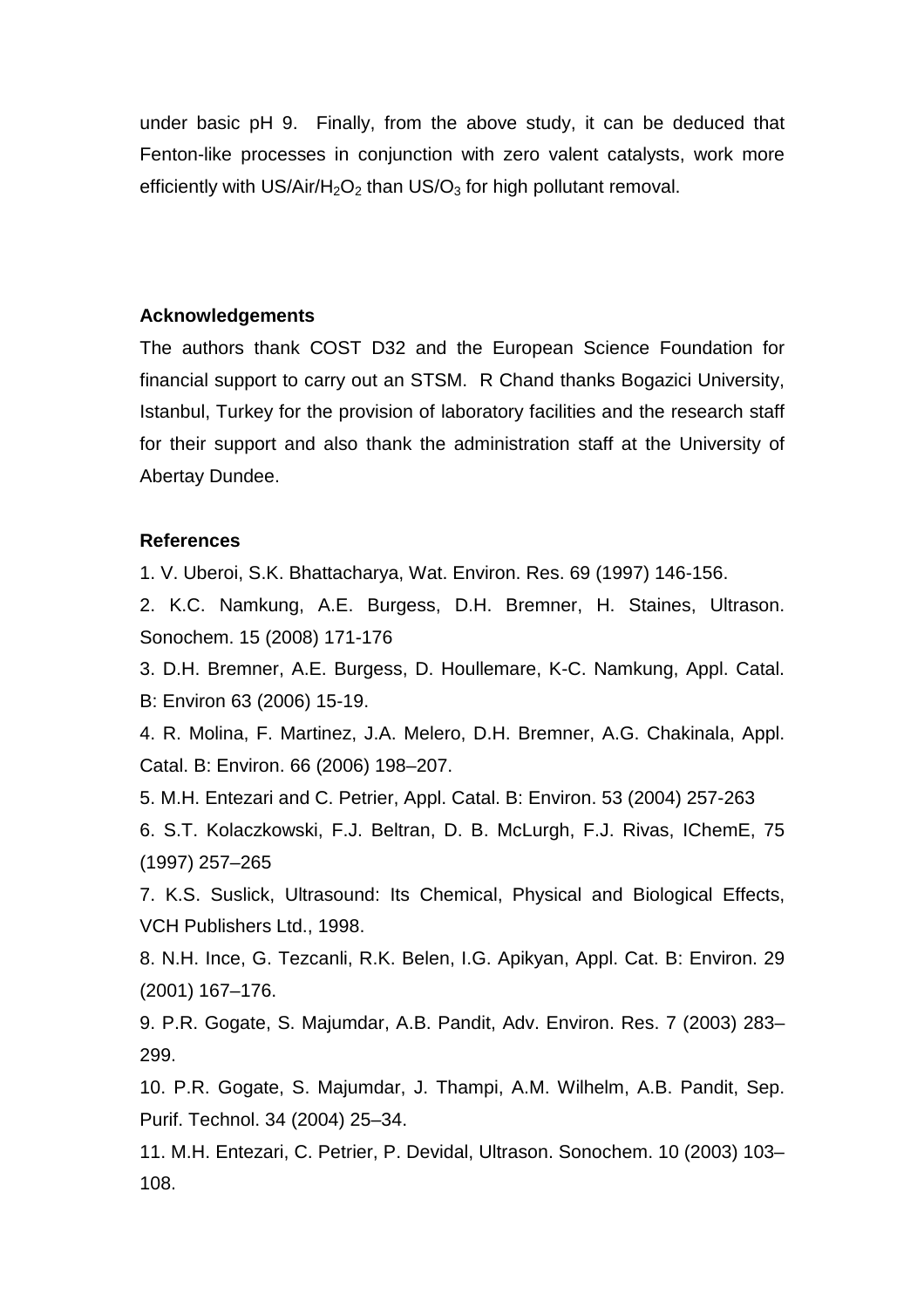12. H. Nakui, K. Okitsu, Y. Maeda, R. Nishimura, Ultrason. Sonochem. 14 (2007) 191–196

13. V. Kavitha, and K. Palanivelu, Chemosphere 55 (2004) 1235–1243.

14. J. Rima, E. Aoun, J. Hanna, Q.X. Li, J. Phys IV France 124 (2005) 81–89.

15. R. Rangsivek and M.R. Jekel, Water Res. 39 (2005) 4153–4163.

16. S.-Y. Oh, P.C. Chiu, B.J. Kim, D.K.Cha, Water Res. 37 (2003) 4275– 4283.

17. A. Ghauch, C. Gallet, A. Charef, J. Rima, M. Martin-Bouyer, Chemosphere 42 (2001) 419–424.

18. A. Ghauch, J. Rima, C. Amine, M. Martin-Bouyer, Chemosphere 39 (1999) 1309–1315.

19. S.-F. Cheng and S.-C. Wu, Chemosphere 41 (2000) 1263–1270.

20. J.-L. Chen, S.T. Al-Abed, J.A. Ryan, Z. Li, J. Haz. Mater. B83 (2001) 243–254.

21. C.J. Lin, S.L. Lo Y.H. Liou, Chemosphere 59 (2005) 1299–1307.

22. S. Nam, P.G. Tratnyek, Water Res. 34 (2000) 1837–1845.

23. L. Mcdowall, DSTO Report, Commonwealth of Australia (2005).

24. P.G. Tratnyk, T. Johnson, A. Schattauer, I&EC Special Symposium, Atlanta, 1995.

25. J.T. Nurmi, P.G. Tratnyk, V. Sarathy, D.R. Baer, J.E. Amonette, K. Pecher, C. Wang, J.C. Linehan, D.W. Matson, R.L. Penn, M. D. Driessen, Environ. Sci. Technol. 39 (2005) 1221–1230.

26. N.V. Klassen, D. Marchington, H.C.E. McGowan, Anal. Chem 66 (1994) 2921–2925.

27. C. Petrier, A. Francony, Ultrason. Sonochem. 4 (1997) 295–300.

28. R.Kidak, N.H. Ince, J. Haz. Mater. B137 (2006) 1453–1457.

29. R. Kidak, N.H. Ince, Ultrason. Sonochem. 13 (2006) 195–199.

30. P.R. Gogate, Adv. Environ. Res. 7 (2003) 283–299.

31. Z. Guo, Z. Zheng, S. Zheng, W. Hu, R, Feng, Ultrason. Sonochem. 12 (2005) 461–465.

32. J.K. Lim, F. Martinez, I.S. Metcalfe, Catal. Today 124 (2007) 224–231.

33. C. Gottschalk, J.A. Libra, A. Saupe, Ozonation of Water and Wastewater. Wiley-VCH, 2000